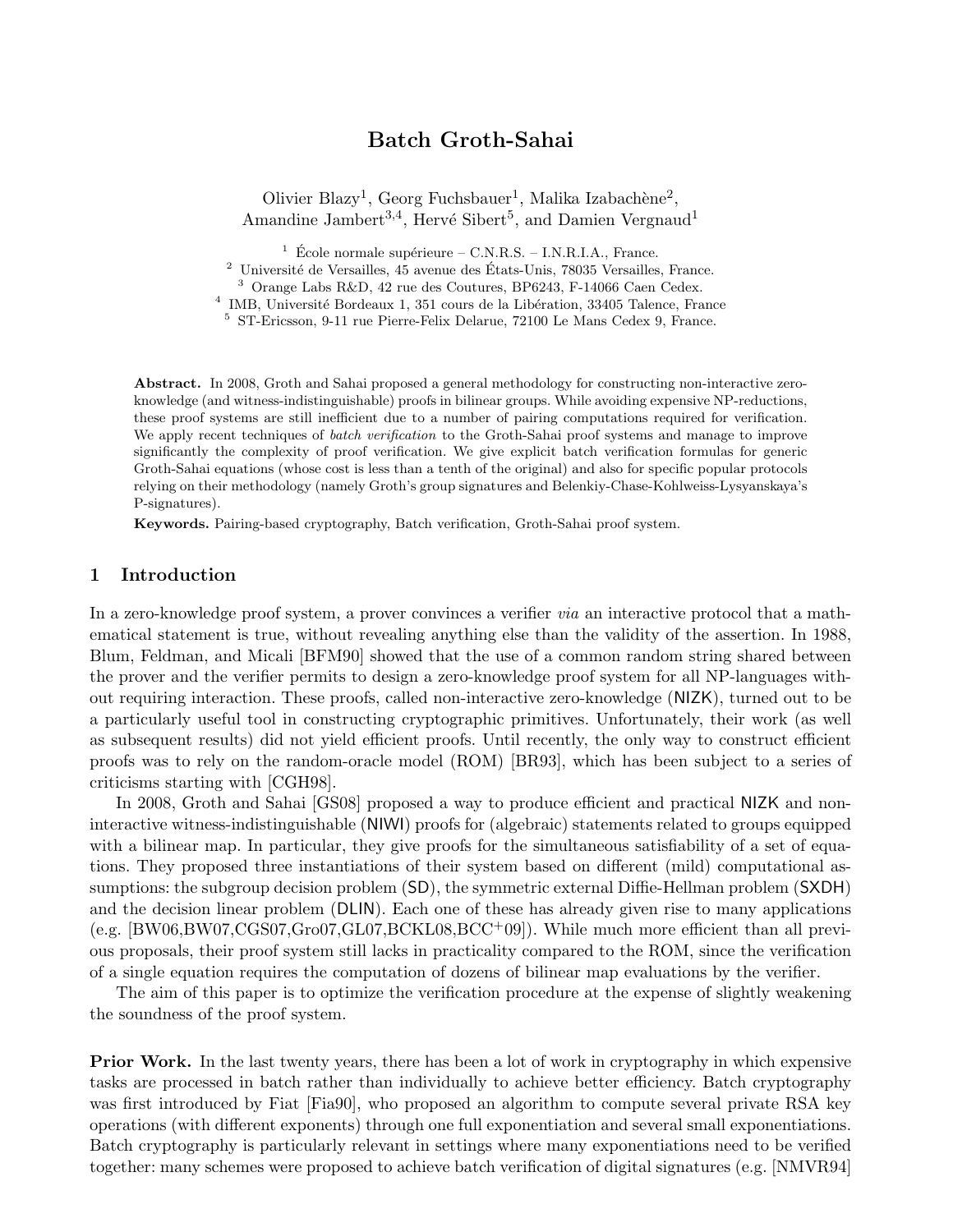|                                                        | Naive computation | Batch computation          |
|--------------------------------------------------------|-------------------|----------------------------|
| <b>SXDH</b>                                            |                   |                            |
| Pairing-product equation                               | $5m + 3n + 16$    | $m + 2n + 8$               |
| Multi-scalar multiplication equation in $\mathbb{G}_1$ | $8m + 2n + 14$    | $\min(2n+9, 2m+n+7)$       |
| Multi-scalar multiplication equation in $\mathbb{G}_2$ | $8n + 2m + 14$    | $\min(2m + 9, 2n + m + 7)$ |
| Quadratic equation                                     | $8m + 8n + 12$    | $2\min(m,n)+8$             |
| <b>DLIN</b>                                            |                   |                            |
| Pairing-product equation                               | $12n + 27$        | $3n+6$                     |
| Multi-scalar multiplication equation                   | $9n + 12m + 27$   | $3n + 3m + 6$              |
| Quadratic equation                                     | $18n + 24$        | $3n+6$                     |

Table 1. Number of pairings per proof verification, where  $n$  and  $m$  stand for the number of different types of variables.

for DSA signatures) and it seems natural to apply such techniques to the verification of Groth-Sahai proofs, which require expensive evaluations of pairings. In 1998, Bellare, Garay and Rabin [BGR98] took the first systematic look at batch verification and described several techniques for conducting batch verification of exponentiations with high confidence. They proposed three generic methods called the random subset test, the small exponents test and the bucket test. More recently, Ferrara, Green, Hohenberger and Pedersen [FGHP09], presented a detailed study on how to securely batch verify a set of pairing-based equations and some applications on existing signatures schemes.

Our Results. The main result of the paper is a significant reduction of the cost of Groth-Sahai proof systems by using batch verification techniques. In particular, we give efficient explicit verification procedures for the three<sup>1</sup> instantiations proposed in [GS08]. The essence of our approach is a trade-off between soundness and efficiency: if the verification algorithm returns valid, the verifier is assured that all proved statements are indeed valid with overwhelming probability. The best improvements are for the proofs based on SXDH and DLIN, which are the ones with most practical relevance (see Sections 5 and 6). Table 1 summarizes the number of (dominant) pairing operations required to verify the different algebraic statements in Groth-Sahai terminology (see Section 3 for details).

In [CHP07], Camenisch *et al.* explicitly mentioned as an "exciting" open problem the development of fast batching schemes for various forms of anonymous authentication (such as group signatures and anonymous credentials). This paper is the first to address this issue in the standard security model by considering two schemes based on Groth-Sahai's methodology.

The first scheme we consider was proposed by Groth in 2007 [Gro07]. It is a constant-size group signature scheme whose security can be proved in the standard model (i.e. without relying on the random oracle heuristic). For illustrative purposes, we concentrate on the (simpler) variant of the scheme that provides CPA anonymity only. Even this variant does not achieve satisfactory efficiency—the verification of a signature requires the computation of 68 expensive pairing operations. In Section 7, we propose an improved verification procedure in which the total number of bilinear map evaluations drops to 11. In addition, if  $n \geq 2$  signatures (for the same group) have to be verified at once, we manage to decrease this number from  $11 n$  to  $4 n + 7$ .

In Section 8, we study the P-signature scheme<sup>2</sup> proposed by Belenkiy, Chase, Kohlweiss and Lysyanskaya [BCKL08]. Since anonymous credentials are an immediate consequence of P-signatures, we thereby apply our techniques to privacy-preserving authentication mechanisms. Belenkiy et al. proposed two instantiations of their protocol (based on SXDH and DLIN). They evaluated that the verification of the proof of possession of a signature would involve respectively 68 and 128 pairing evaluations. We show that this can be reduced to 15 and 12, respectively. Moreover, the number of pairing operations required to verify  $n \geq 2$  signatures is reduced to  $2n + 13$  and  $3n + 9$ , respectively, by using our techniques

 $\frac{1}{1}$  The results for the (least practical) instantiation based on the subgroup decision problem are postponed to Appendix A.

 $2 A P$ -signature scheme is a digital signature scheme with an additional non-interactive proof of signature possession.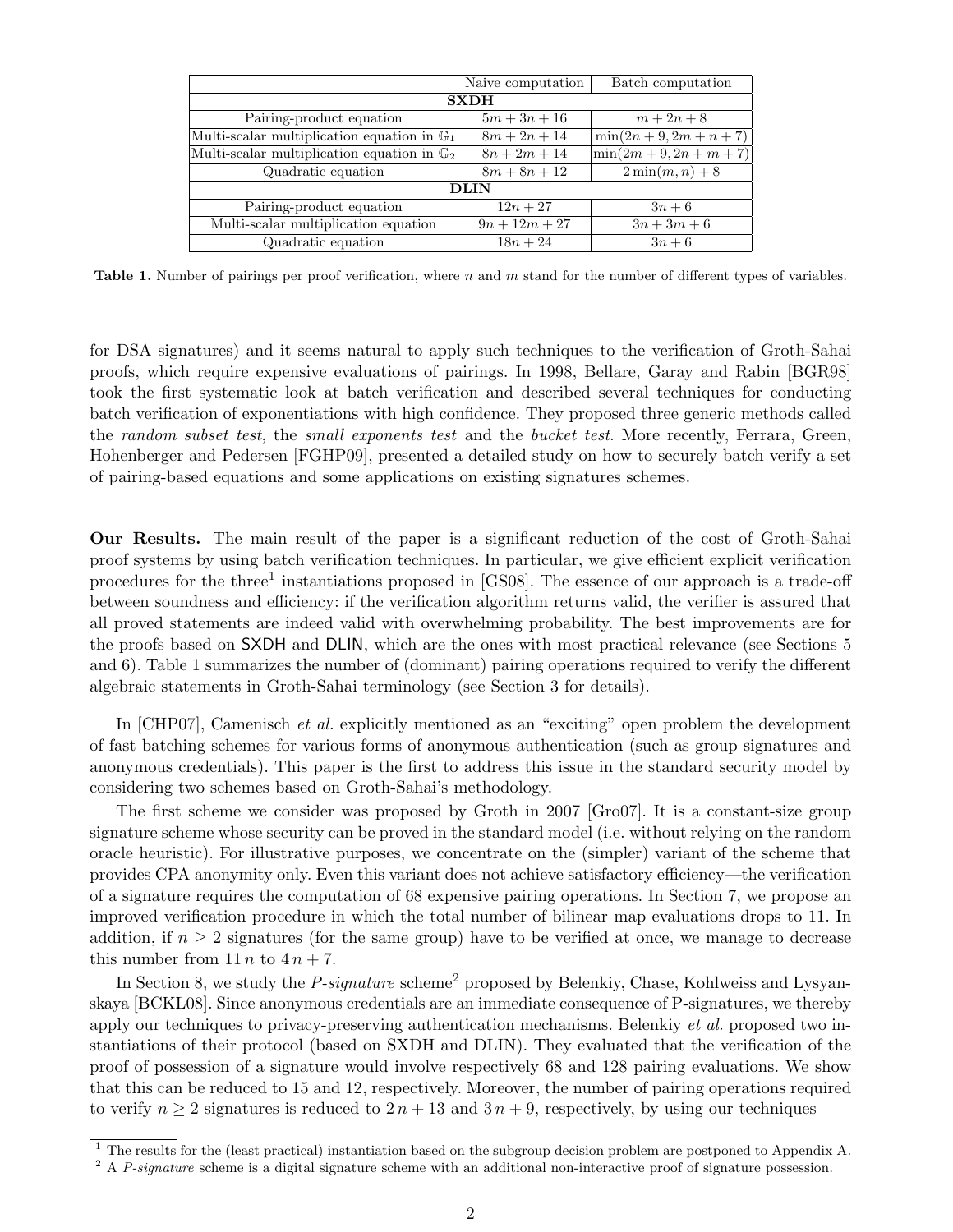# 2 Preliminaries

### 2.1 Bilinear Groups

Since Groth-Sahai proof systems are for group-dependent languages, we summarize the basics of bilinear groups and pairing-based assumptions. In the sequel, we consider an algorithm  $G$  that, on input a security parameter  $\lambda$ , outputs a tuple  $(N, \mathbb{G}_1, \mathbb{G}_2, \mathbb{G}_T, e, g_1, g_2)$ , where  $\mathbb{G}_1, \mathbb{G}_2, \mathbb{G}_T$  are cyclic groups of order N,  $g_1$  and  $g_2$  generate  $\mathbb{G}_1$  and  $\mathbb{G}_2$  respectively, and e is an admissible bilinear map  $e: \mathbb{G}_1 \times \mathbb{G}_2 \to \mathbb{G}_T$ , which means that it is efficiently computable,  $e(g_1, g_2)$  generates  $\mathbb{G}_T$ , and that  $e(u^a, v^b) = e(u, v)^{ab}$  holds for all  $u \in \mathbb{G}_1, v \in \mathbb{G}_2$  and  $a, b \in \mathbb{Z}_N$ .

**Definition 1.** Let  $\mathbb{G}$  be a cyclic group of order N. The decisional Diffie-Hellman (DDH) assumption states that the distributions of  $(u, u^x, u^y, u^z)$  and  $(u, u^x, u^y, u^{x,y})$  are computationally indistinguishable for a random group element  $u \in \mathbb{G}$  and random scalars  $x, y, z \in \mathbb{Z}_N$ .

**Definition 2.** Consider a bilinear group  $(N, \mathbb{G}, \mathbb{G}_T, e, g)$ , where  $N = p \cdot q$  is the product of two primes (and we have  $\mathbb{G}_1 = \mathbb{G}_2 = \mathbb{G}$ ). The subgroup decision (SD) assumption [BGN05] in G states that given a random element  $u \in \mathbb{G}$ , it is computationally hard to decide whether u is in a subgroup of  $\mathbb{G}$ .

**Definition 3.** Consider a bilinear group  $(p, \mathbb{G}_1, \mathbb{G}_2, \mathbb{G}_T, e, g_1, g_2)$ , where p is prime, output by  $\mathcal{G}(\lambda)$ . The symmetric external decision Diffie-Hellman (SXDH) assumption [ACHdM05] states that the DDH assumption holds in both  $\mathbb{G}_1$  and  $\mathbb{G}_2$ .

**Definition 4.** Consider a bilinear group  $(p, \mathbb{G}, \mathbb{G}_T, e, g)$ , where p is prime (and we have  $\mathbb{G}_1 = \mathbb{G}_2 = \mathbb{G}$ ). The decision linear (DLIN) assumption [BBS04] states that the two distributions  $(u, v, w, u^a, v^b, w^c)$  and  $(u, v, w, u^a, v^b, w^{a+b})$  are computationally indistinguishable for random group elements  $u, v, w \in \mathbb{G}$  and random scalars  $a, b, c \in \mathbb{Z}_p$ .

# 2.2 Notation

We let "." denote the product of two elements either in  $\mathbb{Z}_N$ , in G or in  $\mathbb{G}_T$ . For equal-dimension vectors or matrices A and B of group elements,  $A \odot B$  stands for their entry-wise product (*i.e.* it denotes their Hadamard product). For a vector or a matrix  $A = (a_{i,j})_{i,j}$  of group elements and an integer x, we denote by  $A^x$  the matrix  $(a_{i,j}^x)_{i,j}$ .

We will use  $\langle \cdot, \cdot \rangle$  for bilinear products between vectors of either scalars or group elements. Let  $\vec{a}, \vec{b} \in \mathbb{Z}_N^n$  and  $\vec{\mathcal{A}}, \vec{\mathcal{B}} \in \mathbb{G}^n$ . We define

$$
\langle \vec{a}, \vec{b} \rangle := \sum_{i=1}^n a_i \cdot b_i \qquad \qquad \langle \vec{a}, \vec{B} \rangle := \prod_{i=1}^n \mathcal{B}_i^{a_i} \qquad \qquad \langle \vec{\mathcal{A}}, \vec{B} \rangle := \prod_{i=1}^n e(\mathcal{A}_i, \mathcal{B}_i)
$$

We employ Groth and Sahai's notation of a bilinear product  $\bullet: \mathbb{G}_1^{n \times k} \times \mathbb{G}_2^{n \times k} \to \mathbb{G}_T^{k \times k}$  $_{T}^{k\times k}$  (for  $k=2,3$ ) defined as follows:

$$
\vec{c} \cdot \vec{d} := \begin{pmatrix} \prod_{i=1}^{n} e(c_{i,1}, d_{i,1}) & \cdots & \prod_{i=1}^{n} e(c_{i,1}, d_{i,k}) \\ \vdots & \vdots & \vdots \\ \prod_{i=1}^{n} e(c_{i,k}, d_{i,1}) & \cdots & \prod_{i=1}^{n} e(c_{i,k}, d_{i,k}) \end{pmatrix}
$$

For the case  $\mathbb{G}_1 = \mathbb{G}_2$  and  $k = 3$  we define a symmetric variant  $s^3 \bullet : \mathbb{G}^{n \times 3} \times \mathbb{G}^{n \times 3} \to \mathbb{G}_T^{3 \times 3}$ T

$$
\vec{c} \cdot \vec{d} := \begin{pmatrix} \prod_{i=1}^{n} e(c_{i,1}, d_{i,1}) & \prod_{i=1}^{n} e(c_{i,1}, d_{i,2})^{\frac{1}{2}} e(c_{i,2}, d_{i,1})^{\frac{1}{2}} & \prod_{i=1}^{n} e(c_{i,1}, d_{i,3})^{\frac{1}{2}} e(c_{i,3}, d_{i,1})^{\frac{1}{2}} \\ \prod_{i=1}^{n} e(c_{i,2}, d_{i,1})^{\frac{1}{2}} e(c_{i,1}, d_{i,2})^{\frac{1}{2}} & \prod_{i=1}^{n} e(c_{i,2}, d_{i,2}) & \prod_{i=1}^{n} e(c_{i,2}, d_{i,3})^{\frac{1}{2}} e(c_{i,3}, d_{i,2})^{\frac{1}{2}} \\ \prod_{i=1}^{n} e(c_{i,3}, d_{i,1})^{\frac{1}{2}} e(c_{i,1}, d_{i,3})^{\frac{1}{2}} & \prod_{i=1}^{n} e(c_{i,3}, d_{i,2})^{\frac{1}{2}} e(c_{i,2}, d_{i,3})^{\frac{1}{2}} & \prod_{i=1}^{n} e(c_{i,3}, d_{i,3}) \end{pmatrix}
$$

<sup>&</sup>lt;sup>3</sup> Note that in their DLIN instantiation, Groth and Sahai use • for the asymmetric map and • for the symmetric variant.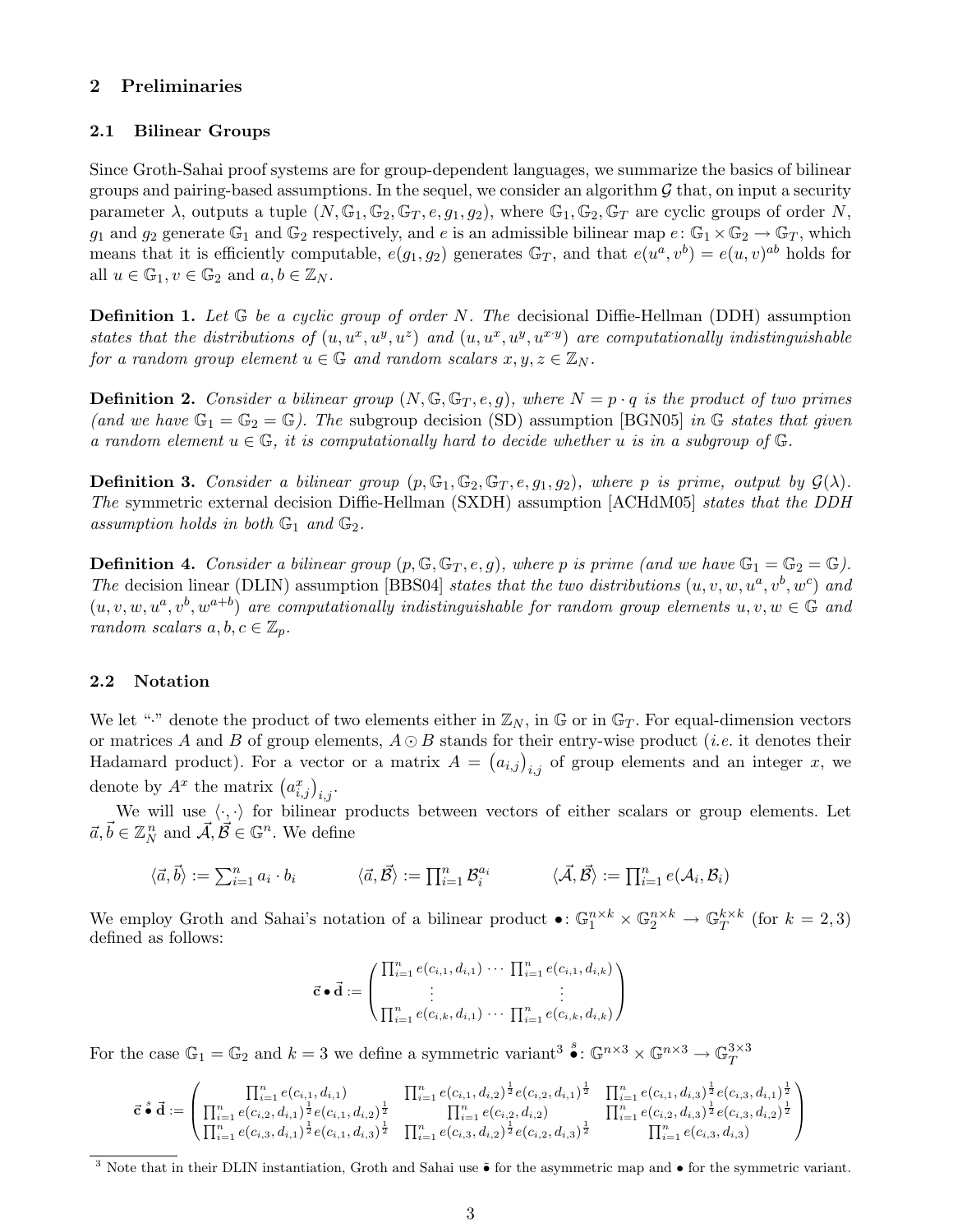# 3 Groth-Sahai Proof Systems

We sketch the results of Groth and Sahai [GS08] on proofs of satisfiability of sets of equations over a bilinear group  $(N, \mathbb{G}_1, \mathbb{G}_2, \mathbb{G}_T, e, g_1, g_2)$ . Due to the complexity of their methodology, we merely give what is needed for our results and refer to the full version of  $[GS08]$  for any additional details.

The three types of equations are the following:

A pairing-product equation over variables  $\vec{\mathcal{X}} = (\mathcal{X}_1, \ldots, \mathcal{X}_m) \in \mathbb{G}_1$  and  $\vec{\mathcal{Y}} = (\mathcal{Y}_1, \ldots, \mathcal{Y}_n) \in \mathbb{G}_2$  is of the form

$$
\langle \vec{\mathcal{A}}, \vec{\mathcal{Y}} \rangle \cdot \langle \vec{\mathcal{X}}, \vec{\mathcal{B}} \rangle \cdot \langle \vec{\mathcal{X}}, \vec{\mathcal{Y}} \rangle = t_T , \qquad (1)
$$

defined by constants  $\vec{\mathcal{A}} \in \mathbb{G}_1^n$ ,  $\vec{\mathcal{B}} \in \mathbb{G}_2^m$ ,  $\mathcal{\Gamma} = (\gamma_{i,j})_{\substack{1 \leq i \leq m \\ 1 \leq j \leq n}}$  $\in \mathbb{Z}_N^{m \times n}$  $_N^{m \times n}$  and  $t_T \in \mathbb{G}_T$ .

A multi-scalar multiplication equation over variables  $\vec{y} \in \mathbb{Z}_N^n$  and  $\vec{X} \in \mathbb{G}_1^m$  is of the form

$$
\langle \vec{y}, \vec{A} \rangle \cdot \langle \vec{b}, \vec{X} \rangle \cdot \langle \vec{y}, \Gamma \vec{X} \rangle = T,\tag{2}
$$

defined by the constants  $\vec{\mathcal{A}} \in \mathbb{G}_1^n$ ,  $\vec{b} \in \mathbb{Z}_N^m$ ,  $\Gamma \in \mathbb{Z}_N^{m \times n}$  $_N^{m \times n}$  and  $T \in \mathbb{G}_1$ .

A multi-scalar multiplication equation in group  $\mathbb{G}_2$  is defined analogously.

A quadratic equation in  $\mathbb{Z}_N$  over variables  $\vec{x} \in \mathbb{Z}_N^m$  and  $\vec{y} \in \mathbb{Z}_N^n$  is of the form

$$
\langle \vec{a}, \vec{y} \rangle + \langle \vec{x}, \vec{b} \rangle + \langle \vec{x}, \vec{y} \rangle = t,\tag{3}
$$

defined by the constants  $\vec{a} \in \mathbb{Z}_N^n$ ,  $\vec{b} \in \mathbb{Z}_N^m$ ,  $\Gamma \in \mathbb{Z}_N^{m \times n}$  $_N^{m \times n}$  and  $t \in \mathbb{Z}_N$ .

The common reference string for the proof system is a key to make commitments to the variables of the different types. A proof of satisfiability is constructed by first committing to the variables of the respective equation and then constructing a "proof" for each equation. The latter proves that the committed values indeed satisfy the equation.

There are three instantiations based on the SD, the SXDH and the DLIN assumption, respectively. We present the last two (the instantiation based on the subgroup decision assumption is deferred to the appendix.

**SXDH.** The language is over a bilinear group  $(p, \mathbb{G}_1, \mathbb{G}_2, \mathbb{G}_T, e, g_1, g_2)$  with p being prime. The commitment key consists of  $\mathbf{u}_1 = (u_{1,1}, u_{1,2}), \mathbf{u}_2 = (u_{2,1}, u_{2,2}) \in \mathbb{G}_1^2$  and  $\mathbf{v}_1 = (v_{1,1}, v_{1,2}), \mathbf{v}_2 = (v_{2,1}, v_{2,2}) \in \mathbb{G}_2^2$ ; we write  $\vec{u} = \begin{pmatrix} u_1 \\ u_2 \end{pmatrix}$  $\mathbf{u}_2$  $=$  $\left( \begin{array}{c} u_{1,1} & u_{1,2} \\ u_{2,1} & u_{2,2} \end{array} \right)$  $u_{2,1}$   $u_{2,2}$ ) and  $\vec{\mathbf{v}} = \begin{pmatrix} \mathbf{v}_1 \\ \mathbf{v}_2 \end{pmatrix}$  $\mathbf{v}_2$  $=$  $\left( \begin{array}{c} v_{1,1} & v_{1,2} \\ \vdots & \vdots \\ v_{n,1} & \vdots \end{array} \right)$  $v_{2,1} v_{2,2}$  . Let  $X \in \mathbb{G}_1, Y \in \mathbb{G}_2$  and  $x \in \mathbb{Z}_p$ . We define  $\iota_1(X) := (1, X), \iota_2(Y) := (1, Y), \iota'_1(x) := (u_{2,1}^x, (u_{2,2}g_1)^x)$ 

and  $\iota'_2(x) := (v_{2,1}^x, (v_{2,2}g_2)^x)$ .

To commit to  $X \in \mathbb{G}_1$ , one chooses randomness  $s_1, s_2 \in \mathbb{Z}_p$  and sets  $\mathbf{c}_X := \iota_1(X) \odot \mathbf{u}_1^{s_1} \odot \mathbf{u}_2^{s_2}$ , a commitment to  $Y \in \mathbb{G}_2$  is defined as  $\mathbf{d}_Y := \iota_2(Y) \odot \mathbf{v}_1^{s_1} \odot \mathbf{v}_2^{s_2}$ . To make a commitment to  $x \in \mathbb{Z}_p$ , which is in  $\mathbb{G}_1^2$  one chooses  $s \in \mathbb{Z}_p$  and sets  $\mathbf{c}_x := \iota'_1(x) \odot \mathbf{u}_1^s$ , a commitment in  $\mathbb{G}_2^2$  is defined as  $\mathbf{d}_x := \iota'_2(x) \odot \mathbf{v}_1^s$ .

To show satisfiability of a set of equations of the form  $(1)$ ,  $(2)$  or  $(3)$ , one first makes commitments to a satisfying witness (i.e., an assignment to the variables of each equation) and then adds a "proof" per equation. Groth and Sahai describe how to construct these; for Type (1), they are in  $\mathbb{G}_2^{2\times 2}\times \mathbb{G}_1^{2\times 2}$ , for Type (2) they are in  $\mathbb{G}_2^{2\times 2} \times \mathbb{G}_1^2$  and for Type (3) in  $\mathbb{G}_2^2 \times \mathbb{G}_1^2$ .

The verification relations for the proofs are given in Section 5, where we also discuss how to optimize them. For convenience we define some notations. Let  $t \in \mathbb{Z}_p$ ,  $T_1 \in \mathbb{G}_1$ ,  $T_2 \in \mathbb{G}_2$  and  $t_T \in \mathbb{G}_T$ . Then we let<sup>4</sup>

$$
\iota_T(t_T) := \begin{pmatrix} 1 & 1 \\ 1 & t_T \end{pmatrix}, \ \hat{\iota}_T(T_1) := \begin{pmatrix} 1 & 1 \\ e(T_1, v_{2,1}) & e(T_1, v_{2,2}g_2) \end{pmatrix}, \ \hat{\iota}_T(T_2) := \begin{pmatrix} 1 & e(u_{2,1}, T_2) \\ 1 & e(u_{2,2}g_1, T_2) \end{pmatrix},
$$

and  $\iota'_T(t) := \left[ (u_{2,1}, u_{2,2}g_1) \bullet (v_{2,1}, v_{2,2}g_2) \right]^t = \begin{pmatrix} e(u_{2,1}, v_{2,1})^t & e(u_{2,1}, v_{2,2}g_2)^t \\ e(u_{2,1}, v_{2,1})^t & e(u_{2,1}, v_{2,2}g_2)^t \end{pmatrix}$  $e(u_{2,2}g_1,v_{2,1})^t e(u_{2,2}g_1,v_{2,2}g_2)^t$  . For the sake of consistency with [GS08], for  $\mathbf{c} \in \mathbb{G}_1^{1 \times 2}$  and  $\mathbf{d} \in \mathbb{G}_2^{1 \times 2}$  we denote  $F(\mathbf{c}, \mathbf{d}) := [\mathbf{c} \bullet \mathbf{d}].$ 

<sup>&</sup>lt;sup>4</sup> We use the rectifications of  $\hat{\iota}_T$  and  $\iota'_T$  by [GSW09].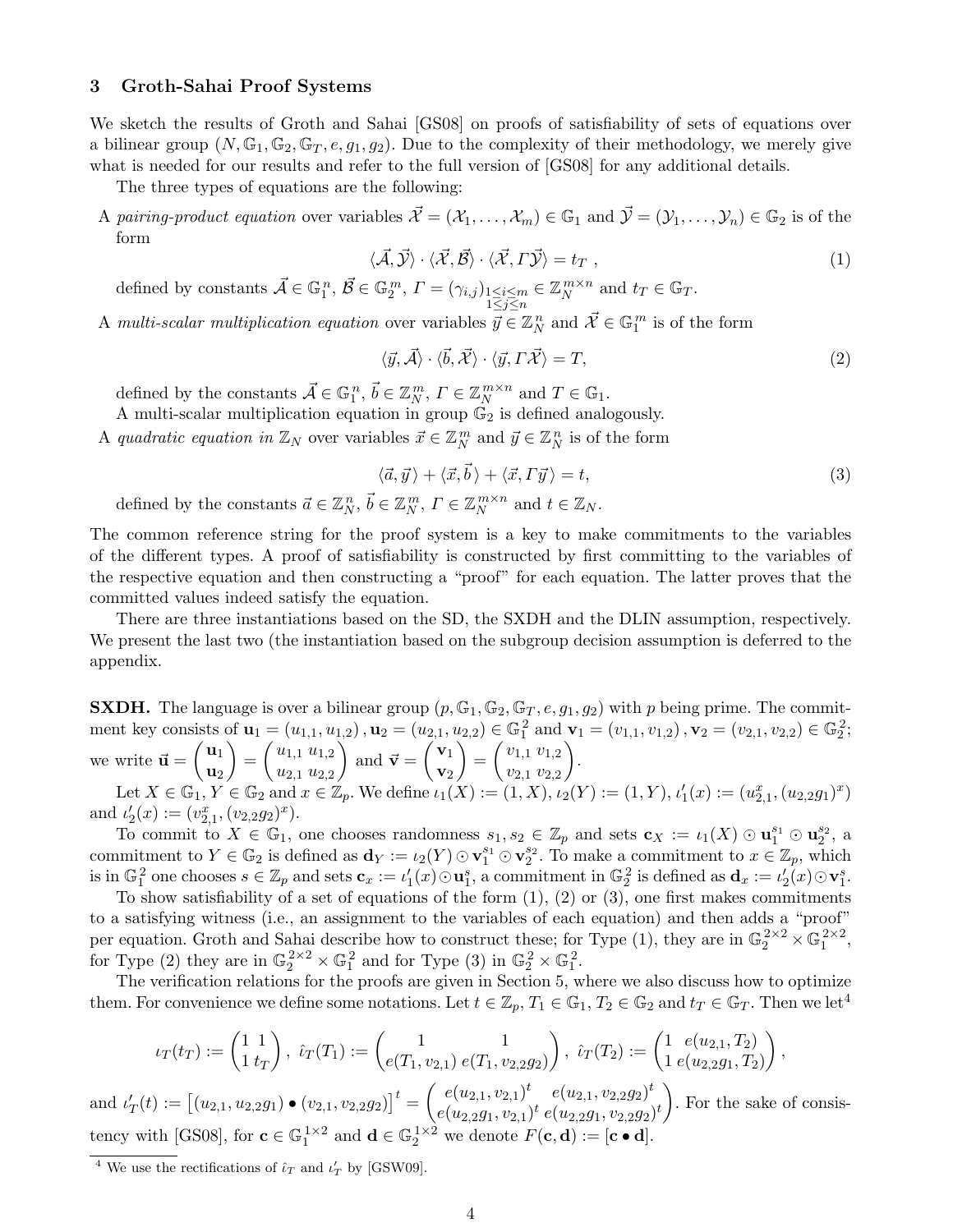**DLIN.** In this instantiation, the language is over a bilinear group  $(p, \mathbb{G}, \mathbb{G}_T, e, q)$  with p being prime. The commitment key  $\vec{u} \in \mathbb{G}^{3 \times 3}$  is of the form  $u_1 = (u_{1,1}, 1, g), u_2 = (1, u_{2,1}, g), u_3 = (u_{3,1}, u_{3,2}, u_{3,3}).$ Let  $X \in \mathbb{G}$  and  $x \in \mathbb{Z}_p$ . We define  $\iota(X) := (1, 1, X)$  and  $\iota'(x) := (u_{3,1}^x, u_{3,2}^x, (u_{3,3}g)^x)$ .

To commit to  $X \in \mathbb{G}$ , one chooses randomness  $s_1, s_2, s_3 \in \mathbb{Z}_p$  and sets  $\mathbf{c}_X := \iota(X) \odot \mathbf{u}_1^{s_1} \odot \mathbf{u}_2^{s_2} \odot \mathbf{u}_3^{s_3}$ . To commit to  $x \in \mathbb{Z}_p$ , one chooses  $s_1, s_2 \in \mathbb{Z}_p$  and computes  $\mathbf{c}_x := \iota'(x) \odot \mathbf{u}_1^{s_1} \odot \mathbf{u}_3^{s_2}$ .

Due to the fact that  $\mathbb{G}_1 = \mathbb{G}_2 = \mathbb{G}$  in this setting, the equations (1), (2) and (3) simplify to the following equations respectively:

$$
\langle \vec{\mathcal{A}}, \vec{\mathcal{Y}} \rangle \cdot \langle \vec{\mathcal{Y}}, \vec{\mathcal{Y}} \rangle = t_T \tag{1'}
$$

$$
\langle \vec{a}, \vec{\mathcal{Y}} \rangle \cdot \langle \vec{x}, \vec{\mathcal{B}} \rangle \cdot \langle \vec{x}, \vec{\mathcal{Y}} \rangle = T \tag{2'}
$$

$$
\langle \vec{x}, \vec{b} \rangle + \langle \vec{x}, \vec{T} \vec{x} \rangle = t \tag{3'}
$$

Groth and Sahai show how to construct "proofs" for each type of equation, where for Types  $(1')$ and (2'), the proof is in  $\mathbb{G}^{3\times3}$ , whereas for Type (3') it is in  $\mathbb{G}^{2\times3}$ . The verification relations for the proofs are given in Section 6.

We define the following notations. Let  $t \in \mathbb{Z}_p$ ,  $T \in \mathbb{G}$  and  $t_T \in \mathbb{G}_T$ . Then we let<sup>5</sup>

$$
\iota_T(t_T) := \begin{pmatrix} 1 & 1 & 1 \ 1 & 1 & 1 \ 1 & t_T \end{pmatrix}, \ \hat{\iota}_T(T) := \begin{pmatrix} 1 & 1 & e(u_{3,1}, T)^{\frac{1}{2}} \\ 1 & 1 & e(u_{3,2}, T)^{\frac{1}{2}} \\ e(u_{3,1}, T)^{\frac{1}{2}} e(u_{3,2}, T)^{\frac{1}{2}} e(u_{3,3}g, T) \end{pmatrix},
$$
  
and 
$$
\iota'_T(t) := \begin{bmatrix} (u_{3,1}, u_{3,1}, u_{3,3}g) \bullet (u_{3,1}, u_{3,1}, u_{3,3}g) \end{bmatrix}^t = \begin{pmatrix} e(u_{3,1}, u_{3,1})^t & e(u_{3,1}, u_{3,2})^t & e(u_{3,1}, u_{3,3}g)^t \\ e(u_{3,2}, u_{3,1})^t & e(u_{3,2}, u_{3,2})^t & e(u_{3,2}, u_{3,3}g)^t \\ e(u_{3,3}g, u_{3,1})^t & e(u_{3,3}g, u_{3,2})^t & e(u_{3,3}g, u_{3,3}g)^t \end{pmatrix}.
$$

# 4 Batch Verification of Pairing Equations

We address the problem to securely batch the verification of (potentially many) Groth-Sahai proofs. We achieve a trade-off between soundness and efficiency: if the verification algorithm returns valid, the verifier is assured that all proved statements are indeed valid with overwhelming probability. Ferrara, Green, Hohenberger and Pedersen [FGHP09] presented a detailed study on how to securely batch-verify a set of pairing-based equations, which we briefly recall here (see the full version of [FGHP09] for any additional details).

Given a bilinear structure  $(N, \mathbb{G}_1, \mathbb{G}_2, \mathbb{G}_T, e, g_1, g_2)$ , a pairing-based verification equation is a Boolean relation of the form:  $\prod_{i=1}^{k} e(f_i, h_i)^{c_i} \stackrel{?}{=} A$  for  $k \in \mathbb{N}$ ,  $(f_i, h_i, c_i) \in \mathbb{G}_1 \times \mathbb{G}_2 \times \mathbb{Z}_N$  for  $i \in \{1, \ldots, k\}$  and  $A \in \mathbb{G}_T$ . A pairing-based verifier is an algorithm which given a pairing-based verification equation outputs yes if the Boolean relation holds, and no otherwise (except with negligible probability).

In order to design a pairing-based verifier for m pairing-based verification equations, one has to find a way to combine all equations. The technique proposed in [FGHP09] consists in using the *small* exponents test proposed by Bellare et al. [BGR98], which here amounts to pick small random exponents  $\delta_1,\ldots,\delta_m$  and checking whether  $\prod_{j=1}^m\prod_{i=1}^{k_j}e(f_{i,j},h_{i,j})^{c_{i,j}\delta_j}=\prod_{j=1}^m A_j^{\delta_j}$  $j_j^{o_j}$  holds. In order to further reduce the computational needs, three main techniques may be used:

- 1. Move the exponent into the pairing: Since, in practice, exponentiation in  $\mathbb{G}_T$  is more expensive than in  $\mathbb{G}_1$  and  $\mathbb{G}_2^6$ , this gives a first speed up. As we are working on pairings, we can also do the opposite if it allows another technique to apply:  $e(f_i, h_i)^{\delta_i} \rightarrow e(f_i^{\delta_i}, h_i)$
- 2. Move the product into the pairing: When two pairings have a common element, they can be combined to reduce the number of pairing computations:  $\prod_{j=1}^{m} e(f_j^{\delta_j})$  $\delta_j^{\delta_j}, h_i) \rightarrow e\left(\prod_{j=1}^m f_j^{\delta_j}\right)$  $\left(\begin{smallmatrix} \delta_j\j, \end{smallmatrix}\right)$

<sup>&</sup>lt;sup>5</sup> We use the rectifications of  $\hat{\iota}_T$  and  $\iota'_T$  by [GSW09].

<sup>&</sup>lt;sup>6</sup> Note that, for Type 2 pairings, exponentiation in  $\mathbb{G}_2$  is more expensive than in  $\mathbb{G}_T$  (see [GPS08] for details).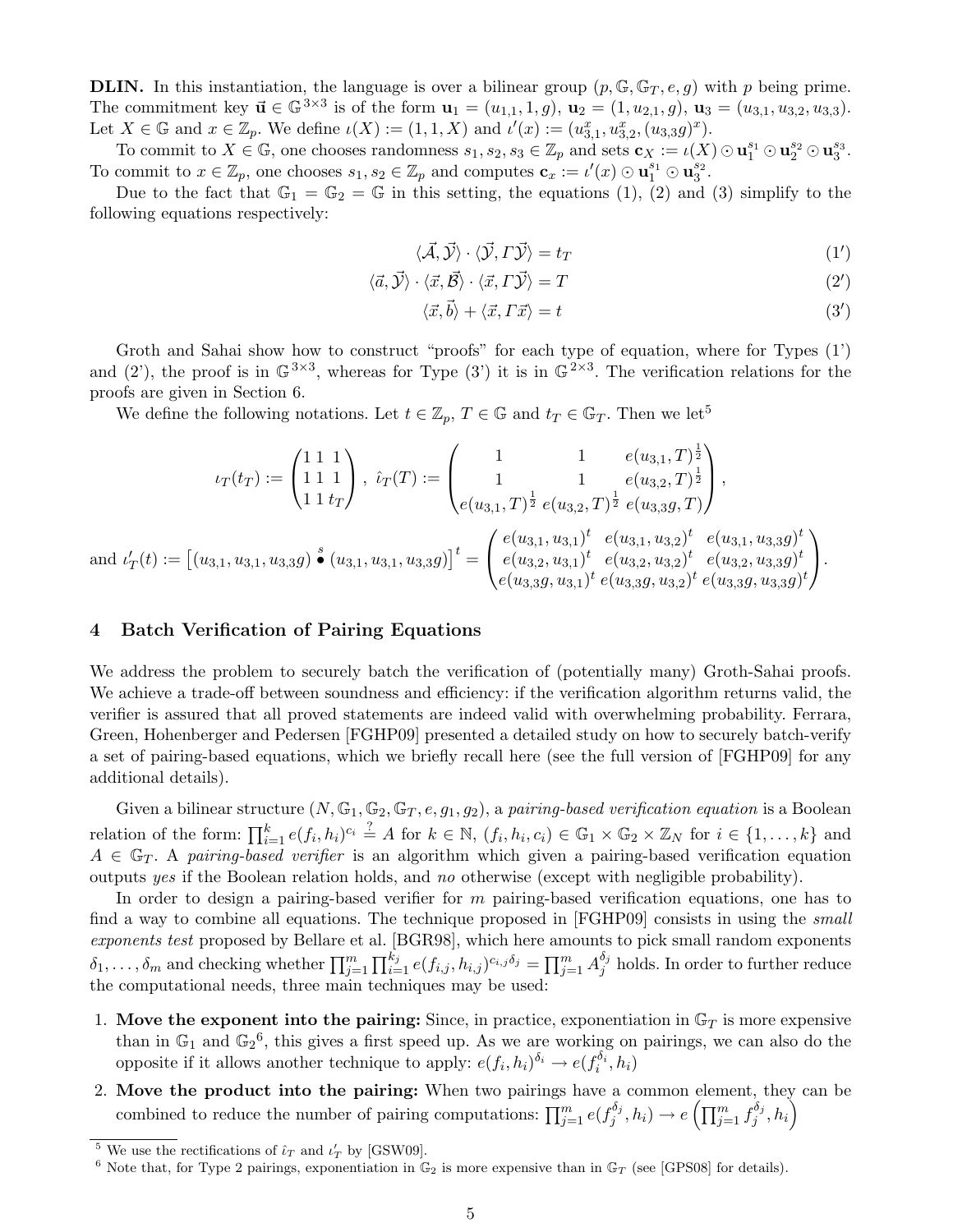3. Switch two products: Sometimes improvements can be made by moving a product from the first to the second component of a pairing (or vice-versa).  $\prod_{i=1}^{k} e\left(\prod_{j=1}^{m} f_j^{\delta_{i,j}}\right)$  $\left\{ \delta_{i,j},h_{i}\right\} \leftrightarrow\prod_{j=1}^{m}e\left(f_{j},\prod_{i=1}^{k}h_{i}^{\delta_{i,j}}\right)$  $\left(\begin{smallmatrix} \delta_{i,j}\ i \end{smallmatrix}\right)$ 

The soundness of the pairing-based verifier based on the small exponents test is quantified in the following theorem [FGHP09, Theorem 3.2]:

Theorem 1. Given m pairing-based verification equation, the small-exponents verifier described above with random exponents  $\delta_1, \ldots, \delta_m$  of  $\ell$  bit is a pairing-based batch verifier that accepts an invalid batch with probability at most  $2^{-\ell}$ .

Handling Invalid Proofs. In the case of verification of multiple proofs (as in Sections 7 and 8) if there is an invalid proof in the batch, then the verifier will reject the entire batch with high probability. A simple technique for finding invalid proofs in a batch consists in using a recursive divide-and-conquer approach [PMPS00]. Recently, more efficient techniques were proposed for pairing-based signatures (see e.g. [Mat09] and references therein) and they apply as well to our setting.

# 5 Instantiation 2: SXDH

#### 5.1 Pairing-Product Equation

A proof  $(\vec{c}, \vec{d}, \vec{\pi}, \vec{\theta}) \in \mathbb{G}_1^{m \times 2} \times \mathbb{G}_2^{n \times 2} \times \mathbb{G}_2^{2 \times 2} \times \mathbb{G}_1^{2 \times 2}$  of satisfiability of an equation of Type (1) is verified by checking the following equation.

$$
[\iota_1(\vec{\mathcal{A}})\bullet\vec{\mathbf{d}}\,]\odot[\vec{\mathbf{c}}\bullet\iota_2(\vec{\mathcal{B}})]\odot[\vec{\mathbf{c}}\bullet\vec{\mathbf{d}}]=\iota_T(t_T)\odot[\vec{\mathbf{u}}\bullet\vec{\mathbf{\pi}}]\odot[\vec{\theta}\bullet\vec{\mathbf{v}}].
$$

Let us denote  $\vec{u} = \begin{pmatrix} u_1 \\ u_2 \end{pmatrix}$  $\mathbf{u}_2$  $=$  $\left( \begin{array}{c} u_{1,1} & u_{1,2} \\ \vdots & \vdots \\ u_{n,2} & \vdots \end{array} \right)$  $u_{2,1}$   $u_{2,2}$  $\bigg), \vec{v} = \bigg(\frac{v_1}{v_1}\bigg)$  $\mathbf{v}_2$  $=$  $\left( \begin{array}{c} v_{1,1} & v_{1,2} \\ \vdots & \vdots \\ v_{n,1} & v_{n,n} \end{array} \right)$  $v_{2,1} v_{2,2}$  $\bigg), \vec{\mathcal{A}} = (\mathcal{A}_j)_{1 \leq j \leq n} \in \mathbb{G}_1^{n \times 1},$  $\vec{\mathcal{B}} = (\mathcal{B}_i)_{1 \leq i \leq m} \in \mathbb{G}$  $m\times1$ ∈ G  $m\times2$  $\vec{\mathbf{d}} = (d_{j,k})_{1 \leq j \leq n}$ ∈ G  $n\times 2$ ∈ Z m×n

$$
\mathcal{B} = (\mathcal{B}_i)_{1 \leq i \leq m} \in \mathbb{G}_2^{m \times 1}, \vec{\mathbf{c}} = (c_{i,k})_{1 \leq i \leq m \atop 1 \leq k \leq 2} \in \mathbb{G}_1^{m \times 2}, \vec{\mathbf{d}} = (d_{j,k})_{1 \leq j \leq n \atop 1 \leq k \leq 2} \in \mathbb{G}_2^{n \times 2}, \text{ and } \Gamma = (\gamma_{i,j})_{1 \leq i \leq m \atop 1 \leq j \leq n} \in \mathbb{Z}_p^{m \times n}.
$$

Plugging in the definitions from Section 3, the left hand side is equal to

$$
\left(\prod_{\substack{i=1\\j=1}}^m e\left(c_{i,1}, \prod_{j=1}^n d_{j,1}^{\gamma_{i,j}}\right) \prod_{\substack{i=1\\j=1}}^m e\left(c_{i,1}, \mathcal{B}_i \prod_{j=1}^n d_{j,2}^{\gamma_{i,j}}\right) \prod_{j=1}^m e\left(c_{i,2}, \mathcal{B}_i \prod_{j=1}^n d_{j,2}^{\gamma_{i,j}}\right)\right).
$$

While, if we denote  $\vec{\pi} = \begin{pmatrix} \pi_{1,1} & \pi_{1,2} \\ - & - \end{pmatrix}$  $\pi_{2,1}$   $\pi_{2,2}$  $\vec{\theta} = \begin{pmatrix} \theta_{1,1} & \theta_{1,2} \\ 0 & 0 \end{pmatrix}$  $\theta_{2,1}$   $\theta_{2,2}$ ), the right hand side is equal to  $\left\{e(u_{1,1}, \pi_{1,1})e(u_{2,1}, \pi_{2,1})e(\theta_{1,1}, v_{1,1})e(\theta_{2,1}, v_{2,1})\right\}$   $\left\{e(u_{1,1}, \pi_{1,2})e(u_{2,1}, \pi_{2,2})e(\theta_{1,1}, v_{1,2})e(\theta_{2,1}, v_{2,2})\right\}$ 

$$
\begin{pmatrix} c(u_{1,1}, u_{1,1})c(u_{2,1}, u_{2,1})c(v_{1,1}, v_{1,1})c(v_{2,1}, v_{2,1}) & c(u_{1,1}, u_{1,2})c(u_{2,1}, u_{2,2})c(v_{1,1}, v_{1,2})c(v_{2,1}, v_{2,2}) \\ e(u_{1,2}, \pi_{1,1})e(u_{2,2}, \pi_{2,1})e(\theta_{1,2}, v_{1,1})e(\theta_{2,2}, v_{2,1}) & tr(e(u_{1,2}, \pi_{1,2})e(u_{2,2}, \pi_{2,2})e(\theta_{1,2}, v_{1,2})e(\theta_{2,2}, v_{2,2}) \end{pmatrix}
$$

.

By grouping pairings, we reduced the number of pairings on the left-hand side of the equation from  $5m + 3n$  to  $3m + 2n$ , while the right-hand side remains at 16 pairings. Using the techniques explained in Section 4, i.e., taking each element  $M_{i,j}$  of the equation to a random power  $r_{i,j}$ , multiplying all the components, and regrouping pairings, we get the following equation:

$$
\prod_{j=1}^{n} e\left( \left( \prod_{i=1}^{m} c_{i,1}^{(i,j)} \right)^{r_{1,1}} \left( \mathcal{A}_{j} \prod_{i=1}^{m} c_{i,2}^{(i,j)} \right)^{r_{2,1}}, d_{j,1} \right) \prod_{j=1}^{n} e\left( \left( \prod_{i=1}^{m} c_{i,1}^{(i,j)} \right)^{r_{1,2}} \left( \mathcal{A}_{j} \prod_{i=1}^{m} c_{i,2}^{(i,j)} \right)^{r_{2,2}}, d_{j,2} \right) \cdot \prod_{i=1}^{m} e\left( c_{i,1}^{r_{1,2}} c_{i,2}^{r_{2,2}}, \mathcal{B}_{i} \right)
$$
\n
$$
= e(u_{1,1}^{r_{1,1}} u_{1,2}^{r_{2,1}}, \pi_{1,1}) e(u_{2,1}^{r_{1,1}} u_{2,2}^{r_{2,1}}, \pi_{2,1}) e(\theta_{1,1}^{r_{1,1}} \theta_{1,2}^{r_{2,1}}, v_{1,1}) e(\theta_{2,1}^{r_{1,1}} \theta_{2,2}^{r_{2,1}}, v_{2,1})
$$
\n
$$
\cdot e(u_{1,1}^{r_{1,2}} u_{1,2}^{r_{2,2}}, \pi_{1,2}) e(u_{2,1}^{r_{1,1}} u_{2,2}^{r_{2,2}}, \pi_{2,2}) e(\theta_{1,1}^{r_{1,2}} \theta_{1,2}^{r_{2,2}}, v_{1,2}) e(\theta_{2,1}^{r_{1,2}} \theta_{2,2}^{r_{2,2}}, v_{2,2}) \cdot t_{T}^{r_{2,2}} \tag{4}
$$

which requires  $m+2n$  pairings and  $2mn+2m+4n$  exponentiations in  $\mathbb{G}_1$  for the left part and 8 pairing computations and 16 exponentiations in  $\mathbb{G}_1$  and one exponentiation in  $\mathbb{G}_T$  for the right side of the equation. The alternative expression

$$
\prod_{j=1}^{n} e(\mathcal{A}_{j}, d_{j,1}^{r_{2,1}} d_{j,2}^{r_{2,2}}) \cdot \prod_{i=1}^{m} e\left(c_{i,1}, \left(\prod_{j=1}^{n} d_{j,1}^{\gamma_{i,j}}\right)^{r_{1,1}} \left(\mathcal{B}_{i} \prod_{j=1}^{n} d_{j,2}^{\gamma_{i,j}}\right)^{r_{1,2}}\right) \cdot \prod_{i=1}^{m} e\left(c_{i,2}, \left(\prod_{j=1}^{n} d_{j,1}^{\gamma_{i,j}}\right)^{r_{2,1}} \left(\mathcal{B}_{i} \prod_{j=1}^{n} d_{j,2}^{\gamma_{i,j}}\right)^{r_{2,2}}\right)
$$

for the left side of the equation requires  $2m + n$  pairings and  $2mn + 4m + 2n$  exponentiations in  $\mathbb{G}_2$ .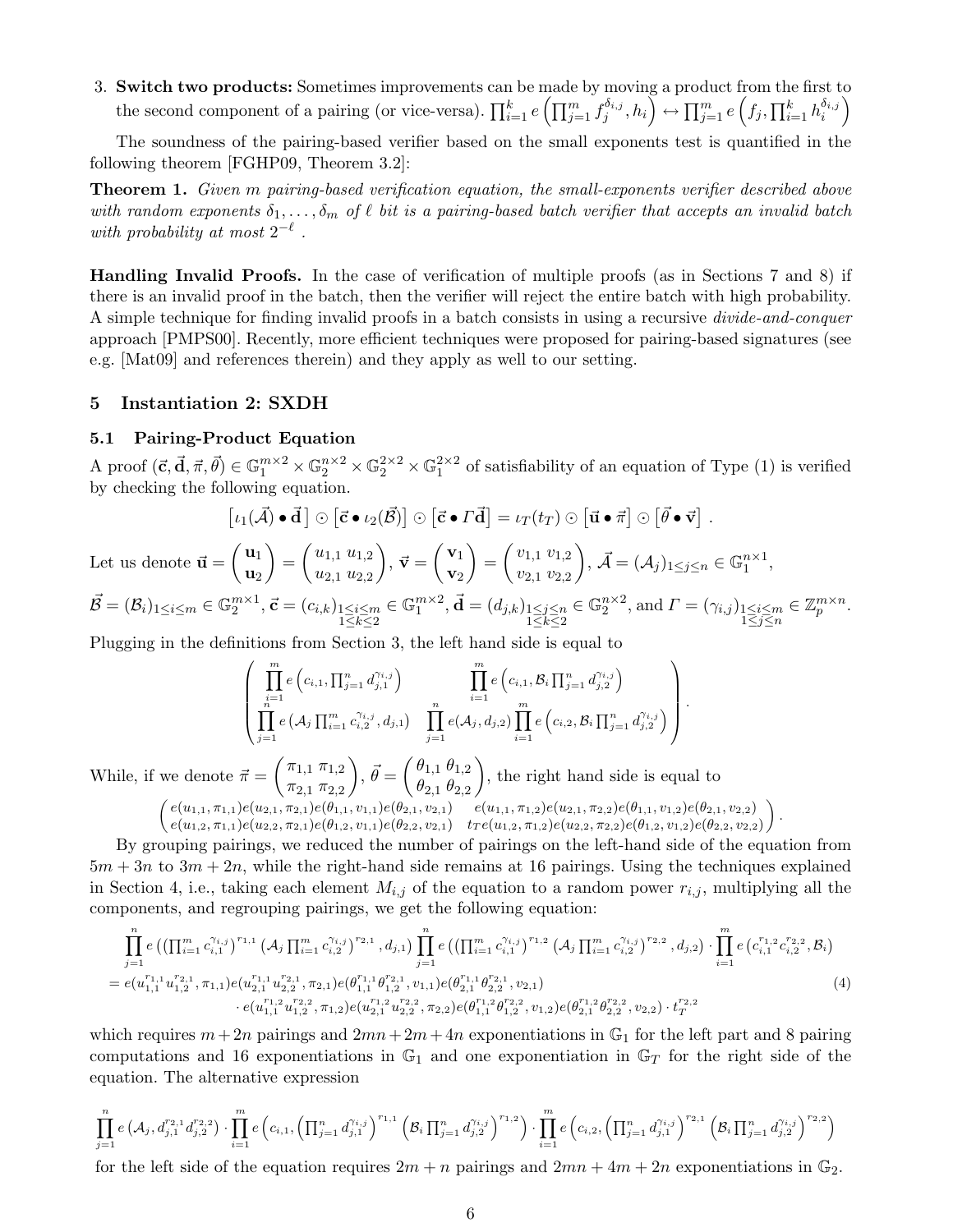# 5.2 Multi-Scalar Multiplication Equation in  $\mathbb{G}_1$

Here, we consider equations of Type  $(2)$  in  $\mathbb{G}_1$  (the case of equations in  $\mathbb{G}_2$ , which work analogously, is treated in Appendix B). The verification of a proof  $(\vec{c}, \vec{d}', \vec{\pi}, \theta) \in \mathbb{G}_1^{m \times 2} \times \mathbb{G}_2^{n \times 2} \times \mathbb{G}_2^{2 \times 2} \times \mathbb{G}_1^{1 \times 2}$  consists in checking the following:

$$
[\iota_1(\vec{\mathcal{A}})\bullet\vec{\mathbf{d}}']\odot[\vec{\mathbf{c}}\bullet\iota_2'(\vec{\mathbf{b}})]\odot[\vec{\mathbf{c}}\bullet\vec{\mathbf{d}}'] = \iota_T(\mathcal{T}_1)\odot[\vec{\mathbf{u}}\bullet\vec{\mathbf{\pi}}]\odot F(\theta,\mathbf{v}_1)
$$

Let us denote  $\vec{\mathcal{A}} = (\mathcal{A}_j)_{1 \leq j \leq n} \in \mathbb{G}_1^{n \times 1}$ ,  $\vec{\mathbf{d}}' = (d'_{j,k})_{\substack{1 \leq j \leq n \\ 1 \leq k \leq 2}}$  $\in \mathbb{G}_2^{n \times 2}$ ,  $\vec{c} = (c_{i,k})_{\substack{1 \leq i \leq m \\ 1 \leq k \leq 2}}$  $\in$   $\mathbb{G}_1^{m \times 2}$ ,  $\vec{b}$  =  $(b_i)_{1 \leq i \leq m} \in \mathbb{Z}_p^{m \times 1}$  and  $\Gamma = (\gamma_{i,j})_{\substack{1 \leq i \leq m \\ 1 \leq j \leq n}}$ . The left hand-side is equal to

$$
\left(\prod_{\substack{i=1 \ i \in I}}^m e(c_{i,1}, v_{2,1}^{b_i} \prod_{j=1}^n d'_{j,1}^{\gamma_{i,j}}) \prod_{i=1}^m e(c_{i,1}, (v_{2,2}g_2)^{b_i} \prod_{j=1}^n d'_{j,2}^{\gamma_{i,j}})\right) \prod_{i=1}^n e(c_{i,2}, (v_{2,2}g_2)^{b_i} \prod_{j=1}^n d'_{j,2}^{\gamma_{i,j}}) \prod_{j=1}^n e(\mathcal{A}_j, d'_{j,2})\right)
$$

while the right-hand side is equal to

$$
\begin{pmatrix} e(\theta_1, v_{1,1})e(u_{1,1}, \pi_{1,1})e(u_{2,1}, \pi_{2,1}) & e(\theta_1, v_{1,2})e(u_{1,1}, \pi_{1,2})e(u_{2,1}, \pi_{2,2}) \\ e(\theta_2, v_{1,1})e(u_{1,2}, \pi_{1,1})e(u_{2,2}, \pi_{2,1})e(\mathcal{T}_1, v_{2,1}) & e(\theta_2, v_{1,2})e(u_{1,2}, \pi_{1,2})e(u_{2,2}, \pi_{2,2})e(\mathcal{T}_1, g_2v_{2,2}) \end{pmatrix}
$$

By grouping the pairings, the number of pairings on the left-hand side member of the equation has already been reduced from  $8m + 2n$  to  $4m + 2n$ . Now, by using the batch technique, i.e., multiplying each member by a random value and multiplying all the members, we obtain on the left-hand side

$$
\prod_{j=1}^{n} e\left( \left( \prod_{i=1}^{m} c_{i,1}^{\gamma_{i,j}} \right)^{r_{1,1}} \left( \mathcal{A}_{j} \prod_{i=1}^{m} c_{i,2}^{\gamma_{i,j}} \right)^{r_{2,1}}, d'_{j,1} \right) \cdot \prod_{j=1}^{n} e\left( \left( \prod_{i=1}^{m} c_{i,1}^{\gamma_{i,j}} \right)^{r_{1,2}} \left( \mathcal{A}_{j} \prod_{i=1}^{m} c_{i,2}^{\gamma_{i,j}} \right)^{r_{2,2}}, d'_{j,2} \right) \cdot e\left( \left( \prod_{i=1}^{m} c_{i,1}^{b_i} \right)^{r_{1,1}} \left( \prod_{i=1}^{m} c_{i,2}^{b_i} \right)^{r_{2,1}}, v_{2,1} \right) \cdot e\left( \left( \prod_{i=1}^{m} c_{i,1}^{b_i} \right)^{r_{1,2}} \left( \prod_{i=1}^{m} c_{i,2}^{b_i} \right)^{r_{2,2}}, v_{2,2} g_2 \right) \right)
$$

which requires  $2mn+2m+4n+4$  exponentiations in  $\mathbb{G}_1$  and  $2n+2$  pairing computations. The alternative expression

$$
\prod_{j=1}^{n} e(\mathcal{A}_{j}, d'_{j,1}^{r_{2,1}} d'_{j,2}^{r_{2,2}}) \cdot \prod_{i=1}^{m} e\left(c_{i,1}, \left(v_{2,1}^{b_{i}} \prod_{j=1}^{n} d'_{j,1}^{r_{i,j}}\right)^{r_{1,1}} \left((v_{2,2}g_{2})^{b_{i}} \prod_{j=1}^{n} d'_{j,2}^{r_{i,j}}\right)^{r_{1,2}}\right) \cdot \prod_{i=1}^{m} e\left(c_{i,2}, \left(v_{2,1}^{b_{i}} \prod_{j=1}^{n} d'_{j,1}^{r_{i,j}}\right)^{r_{2,1}} \left((v_{2,2}g_{2})^{b_{i}} \prod_{j=1}^{n} d'_{j,2}^{r_{i,j}}\right)^{r_{2,2}}\right)
$$

for the left side of the equation requires  $2mn + 6m + 2n$  exponentiations in  $\mathbb{G}_2$  and  $2m + n$  pairing computations.

On the right-hand side, the same technique achieves a reduction from 14 to 7 pairings:

$$
e(\theta_1^{r_{1,1}}\theta_2^{r_{2,1}},v_{1,1})e(\theta_1^{r_{2,1}}\theta_2^{r_{2,2}},v_{1,2})e(u_{1,1}^{r_{1,1}}u_{1,2}^{r_{2,1}},\pi_{1,1})e(u_{2,1}^{r_{1,1}}u_{2,2}^{r_{2,1}},\pi_{2,1})e(u_{2,1}^{r_{1,2}}u_{2,2}^{r_{2,2}},\pi_{1,2})e(u_{2,1}^{r_{2,1}}u_{2,2}^{r_{2,2}},\pi_{2,2})e(T_1,v_{2,1}^{r_{2,1}}(g_2v_{2,2})^{r_{2,2}})
$$

### 5.3 Quadratic Equation

The verification of  $(\vec{c}', \vec{d}', \pi, \theta) \in \mathbb{G}_1^{m \times 2} \times \mathbb{G}_2^{n \times 2} \times \mathbb{G}_2^{1 \times 2} \times \mathbb{G}_1^{1 \times 2}$  for an equation of Type (3) consists in checking

$$
[\iota'_1(\vec{a}) \bullet \vec{d}'] \odot [\vec{c'} \bullet \iota'_2(\vec{b})] \odot [\vec{c'} \bullet \vec{T} \vec{d}'] = \iota'_T(t) \odot F(\mathbf{u}_1, \pi) \odot F(\theta, \mathbf{v}_1) .
$$

Let  $\vec{a} = (a_j)_{1 \leq j \leq n} \in \mathbb{Z}_p^{n \times 1}, \ \vec{b} = (b_i)_{1 \leq i \leq m} \in \mathbb{Z}_p^{m \times 1}, \vec{c'} = (c'_{i,k})_{\substack{1 \leq i \leq m \\ 1 \leq k \leq 2}}$  $\in \mathbb{G}_1^{n \times 2}$ ,  $\vec{\mathbf{d}}' = (d'_{j,k})_{\substack{1 \leq j \leq n \\ 1 \leq k \leq 2}}$  $\in \mathbb{G}_2^{n \times 2},$ and  $\Gamma = (\gamma_{i,j})_{\substack{1 \leq i \leq m \\ 1 \leq j \leq n}}$  $\in \mathbb{Z}_p^{m \times n}$ . The left hand side is equal to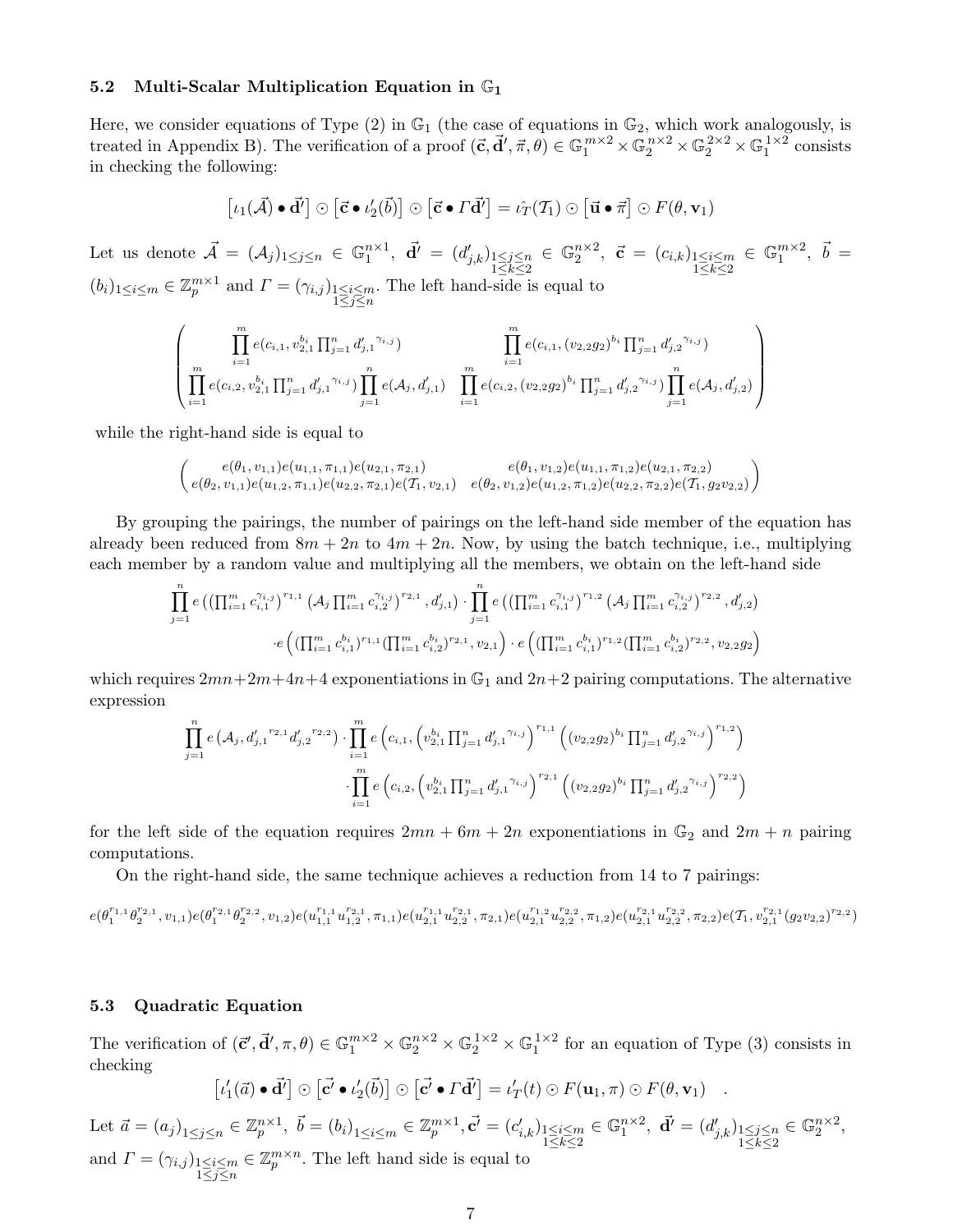$$
\left(\prod_{j=1}^{n} e(u_{2,1}^{a_j}, d'_{j,1}) \prod_{i=1}^{m} e(c'_{i,1}, v_{2,1})^{b_i} \prod_{j=1}^{n} e(u_{2,1}^{a_j}, d'_{j,2}) \prod_{i=1}^{m} e(c'_{i,1}, v_{2,2}g_2)^{b_i} \right)
$$
\n
$$
\prod_{j=1}^{n} e((u_{2,2}g_1)^{a_j}, d'_{j,1}) \prod_{i=1}^{m} e(c'_{i,2}, v_{2,1})^{b_i} \prod_{j=1}^{n} e((u_{2,2}g_1)^{a_j}, d'_{j,2}) \prod_{i=1}^{m} e(c'_{i,2}, v_{2,2}g_2)^{b_i} \right)
$$
\n
$$
\odot \left(\prod_{j=1}^{n} e\left(\prod_{i=1}^{m} c'_{i,1}^{\gamma_{i,j}}, d'_{j,1}\right) \prod_{j=1}^{n} e\left(\prod_{i=1}^{m} c'_{i,1}^{\gamma_{i,j}}, d'_{j,2}\right) \right)
$$
\n
$$
= \left(\prod_{i=1}^{m} e(c'_{i,1}, v_{2,1}^{b_i}) \prod_{j=1}^{n} e(u_{2,1}^{a_j} \prod_{i=1}^{m} c'_{i,1}^{\gamma_{i,j}}, d'_{j,1}) \prod_{i=1}^{m} e\left(\prod_{i=1}^{m} c'_{i,2}^{\gamma_{i,j}}, d'_{j,2}\right) \right)
$$
\n
$$
= \left(\prod_{i=1}^{m} e(c'_{i,1}, v_{2,1}^{b_i}) \prod_{j=1}^{n} e(u_{2,2}^{a_j} \prod_{i=1}^{m} c'_{i,1}^{\gamma_{i,j}}, d'_{j,1}) \prod_{i=1}^{m} e(c'_{i,1}, (v_{2,2}g_2)^{b_i}) \prod_{j=1}^{n} e(u_{2,1}^{a_j} \prod_{i=1}^{m} c'_{i,1}^{\gamma_{i,j}}, d'_{j,2}) \right)
$$
\n
$$
= \left(\prod_{i=1}^{m} e(c'_{i,2}, v_{2,1}^{b_i}) \prod_{j=1}^{n} e((u_{2,2}g_1)^{a_j} \prod_{i=1}
$$

Denoting  $\pi = (\pi_1, \pi_2)$  and  $\theta = (\theta_1, \theta_2)$ , for the right-hand side we have

$$
\iota'_T(t)\odot F(\mathbf{u}_1,\pi)\odot F(\theta,\mathbf{v}_1)=\begin{pmatrix}e(u_{1,1},\pi_1)e(\theta_1,v_{1,1})e(u_{2,1},v_{2,1})^t & e(u_{1,1},\pi_2)e(\theta_1,v_{1,2})e(u_{2,1},v_{2,2}g_2)^t\\e(u_{1,2},\pi_1)e(\theta_2,v_{1,1})e(u_{2,2}g_1,v_{2,1})^t & e(u_{1,2},\pi_2)e(\theta_2,v_{1,2})e(u_{2,2}g_1,v_{2,2}g_2)^t\end{pmatrix}
$$

and therefore

$$
=\begin{pmatrix} \prod_{i=1}^{m} e(c'_{i,1}, v_{2,1}^{b_{i}}) \prod_{j=1}^{n} e(u_{2,1}^{a_{j}} \prod_{i=1}^{m} c'_{i,1}^{'i,j}, d'_{j,1}) & \prod_{i=1}^{m} e(c'_{i,1}, (v_{2,2}g_{2})^{b_{i}}) \prod_{j=1}^{n} e(u_{2,1}^{a_{j}} \prod_{i=1}^{m} c'_{i,1}^{'i,j}, d'_{j,2}) \\ \prod_{i=1}^{m} e(c'_{i,2}, v_{2,1}^{b_{i}}) \prod_{j=1}^{n} e((u_{2,2}g_{1})^{a_{j}} \prod_{i=1}^{m} c'_{i,2}^{'i,j}, d'_{j,1}) & \prod_{i=1}^{m} e(c'_{i,2}, (v_{2,2}g_{2})^{b_{i}}) \prod_{j=1}^{n} e((u_{2,2}g_{1})^{a_{j}} \prod_{i=1}^{m} c'_{i,2}^{'i,j}, d'_{j,2}) \\ e(u_{1,1}, \pi_{1})e(\theta_{1}, v_{1,1})e(u_{2,1}, v_{2,1})^{t} & e(u_{1,1}, \pi_{2})e(\theta_{1}, v_{1,2})e(u_{2,1}, v_{2,2}g_{2})^{t} \\ e(u_{1,2}, \pi_{1})e(\theta_{2}, v_{1,1})e(u_{2,2}g_{1}, v_{2,1})^{t} & e(u_{1,2}, \pi_{2})e(\theta_{2}, v_{1,2})e(u_{2,2}g_{1}, v_{2,2}g_{2})^{t} \end{pmatrix}
$$

Optimizing the verification. By grouping the pairings, the number of pairings on the left-hand side member of the equation has been reduced from  $8m + 8n$  to  $4m + 4n$ . By using the batch technique, i.e., multiplying each member by a random value and multiplying all the members, we obtain on the left-hand side:

$$
e\left(\left(\prod_{i=1}^{m}c'_{i,1}^{b_{i}}\right)^{r_{1,1}}\left(\prod_{i=1}^{m}c'_{i,2}^{b_{i}}\right)^{r_{2,1}},v_{2,1}\right)\cdot e\left(\left(\prod_{i=1}^{m}c'_{i,1}^{b_{i}}\right)^{r_{1,2}}\left(\prod_{i=1}^{m}c'_{i,2}^{b_{i}}\right)^{r_{2,2}},v_{2,2}g_{2}\right)\right)
$$

$$
\cdot \prod_{j=1}^{n}e\left(\left(u_{2,1}^{a_{j}}\prod_{i=1}^{m}c'_{i,1}^{r_{i,j}}\right)^{r_{1,1}}\left(\left(u_{2,2}g_{1}\right)^{a_{j}}\prod_{i=1}^{m}c'_{i,2}^{r_{i,j}}\right)^{r_{2,1}},d'_{j,1}\right)
$$

$$
\cdot \prod_{j=1}^{n}e\left(\left(u_{2,1}^{a_{j}}\prod_{i=1}^{m}c'_{i,1}^{r_{i,j}}\right)^{r_{1,2}}\left(\left(u_{2,2}g_{1}\right)^{a_{j}}\prod_{i=1}^{m}c'_{i,2}^{r_{i,j}}\right)^{r_{2,2}},d'_{j,2}\right)
$$

which requires  $2mn+2m+6n+4$  exponentiations in  $\mathbb{G}_1$  and  $2n+2$  pairing computations. Alternatively, the left-hand side is also equal to

$$
e\left(u_{2,1}, \left(\prod_{j=1}^{n} d'_{j,1}^{a_j}\right)^{r_{1,1}} \left(\prod_{j=1}^{n} d'_{j,2}^{a_j}\right)^{r_{1,2}}\right) \cdot e\left(u_{2,2}g_{2}, \left(\prod_{j=1}^{n} d'_{j,1}^{a_j}\right)^{r_{2,1}} \left(\prod_{j=1}^{n} d'_{j,2}^{a_j}\right)^{r_{2,2}}\right) \cdot \prod_{i=1}^{m} e\left(c'_{i,1}, \left(v_{2,1}^{b_i} \prod_{j=1}^{n} d'_{j,1}^{r_{i,j}}\right)^{r_{1,1}} \left((v_{2,2}g_{2})^{b_i} \prod_{j=1}^{n} d'_{j,2}^{r_{i,j}}\right)^{r_{1,2}}\right) \cdot \prod_{i=1}^{m} e\left(c'_{i,2}, \left(v_{2,1}^{b_i} \prod_{j=1}^{n} d'_{j,1}^{r_{i,j}}\right)^{r_{2,1}} \left((v_{2,2}g_{2})^{b_i} \prod_{j=1}^{n} d'_{j,2}^{r_{i,j}}\right)^{r_{2,2}}\right)
$$

which requires  $2mn + 6m + 2n + 4$  exponentiations in  $\mathbb{G}_2$  and  $2m + 2$  pairing computations. On the right-hand side, the same technique achieves a reduction from 12 to 6 pairings:

$$
e(u_{1,1}^{r_{1,1}}u_{1,2}^{r_{2,1}},\pi_1)e(u_{1,1}^{r_{1,2}}u_{1,2}^{r_{2,2}},\pi_2)e(\theta_1^{r_{1,1}}\theta_2^{r_{2,1}},v_{1,1})e(\theta_1^{r_{1,2}}\theta_2^{r_{2,2}},v_{1,2})\\e(u_{2,1}^{r_{1,1}t}(u_{2,2}g_1)^{r_{2,1}t},v_{2,1})e(u_{2,1}^{r_{1,2}t}(u_{2,2}g_1)^{r_{2,2}t},v_{2,2}g_2)
$$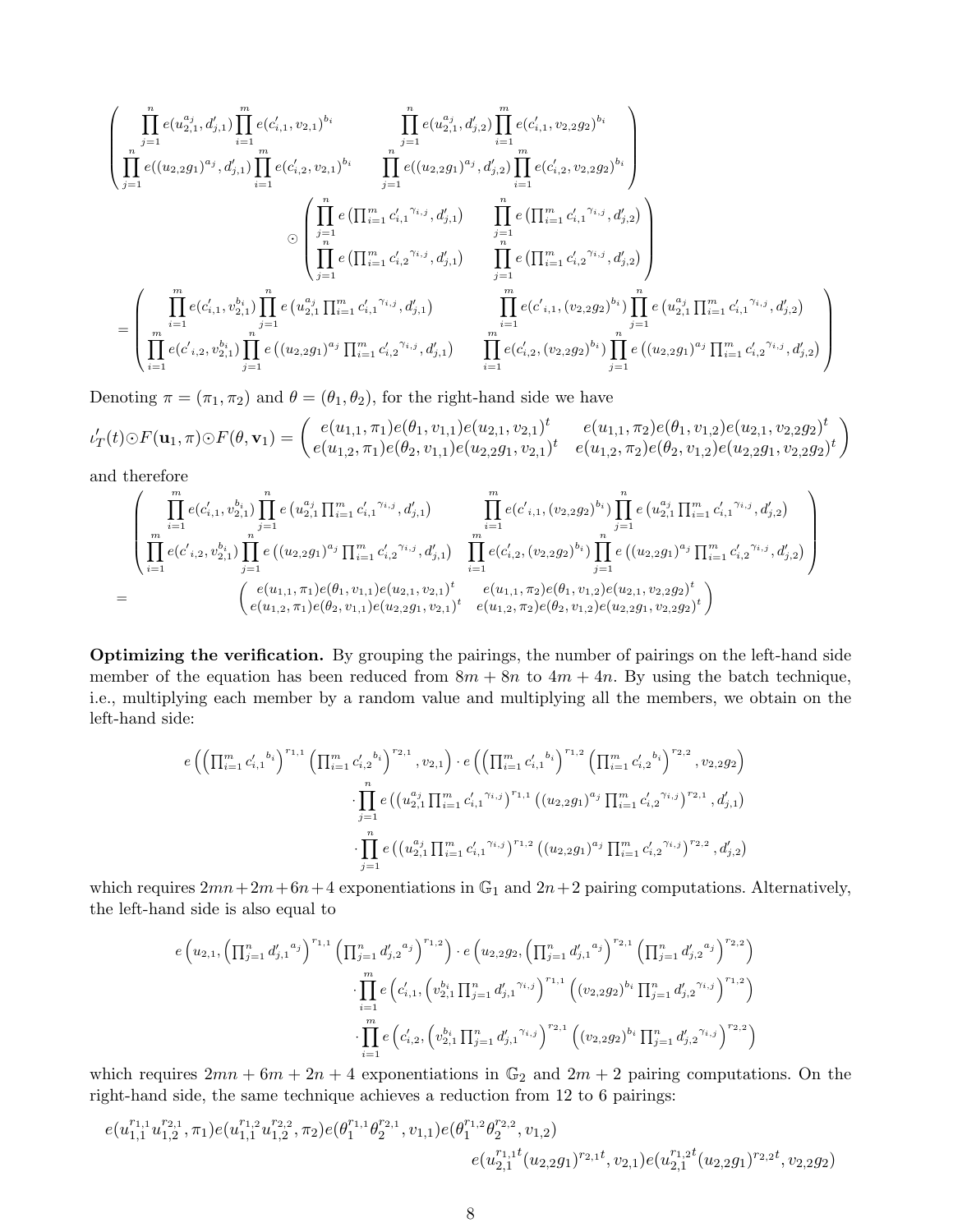# 6 Instantiation 3: DLIN

# 6.1 Pairing-Product Equation

The verification relation of a proof  $(\mathbf{d}, \phi) \in \mathbb{G}^{n \times 3} \times \mathbb{G}^{3 \times 3}$  for equation Type  $(1')$  is the following:

$$
\left[\iota(\vec{\mathcal{A}})\stackrel{s}{\bullet}\vec{\mathbf{d}}\right]\odot\left[\vec{\mathbf{d}}\stackrel{s}{\bullet} \Gamma\vec{\mathbf{d}}\right]=\iota_T(t_T)\odot\left[\vec{\mathbf{u}}\stackrel{s}{\bullet}\vec{\phi}\right]
$$

For simplicity, we consider the squares of all  $\mathbb{G}_T$  elements in both sides of the equation. Writing  $\vec{\Gamma}$  as  $\left(\prod_{k=1}^n d_{k,j}^{\gamma_{i,k}}\right)_{\substack{1 \leq i \leq n \\ 1 \leq j \leq 3}}$ and replacing the bilinear product  $\stackrel{s}{\bullet}$  by its definition, we get for the left-hand side

$$
\left(\begin{array}{cc} \prod_{i=1}^{n}e(d_{i,1},\prod d_{k,1}^{\gamma_{i,k}})^{2} & \prod_{i=1}^{n}e(d_{i,1},\prod d_{k,2}^{\gamma_{i,k}})e(d_{i,2},\prod d_{k,1}^{\gamma_{i,k}}) & \prod_{i=1}^{n}e(\mathcal{A}_{i},d_{i,1})e(d_{i,1},\prod d_{k,3}^{\gamma_{i,k}})e(d_{i,3},\prod d_{k,1}^{\gamma_{i,k}})\\ \prod_{i=1}^{n}e(d_{i,2},\prod d_{k,1}^{\gamma_{i,k}})e(d_{i,1},\prod d_{k,2}^{\gamma_{i,k}}) & \prod_{i=1}^{n}e(d_{i,2},\prod d_{k,2}^{\gamma_{i,k}})^{2} & \prod_{i=1}^{n}e(\mathcal{A}_{i},d_{i,2})e(d_{i,2},\prod d_{k,3}^{\gamma_{i,k}})e(d_{i,3},\prod d_{k,2}^{\gamma_{i,k}})\\ \prod_{i=1}^{n}e(\mathcal{A}_{i},d_{i,1})e(d_{i,3},\prod d_{k,3}^{\gamma_{i,k}}) & \prod_{i=1}^{n}e(\mathcal{A}_{i},d_{i,2})e(d_{i,3},\prod d_{k,3}^{\gamma_{i,k}}) & \prod_{i=1}^{n}e(\mathcal{A}_{i},d_{i,3})^{2}e(d_{i,3},\prod d_{k,3}^{\gamma_{i,k}})^{2}\\ \cdot e(d_{i,1},\prod d_{k,3}^{\gamma_{i,k}}) & \cdot e(d_{i,2},\prod d_{k,3}^{\gamma_{i,k}}) & \prod_{i=1}^{n}e(\mathcal{A}_{i},d_{i,3})^{2}e(d_{i,3},\prod d_{k,3}^{\gamma_{i,k}})^{2} \end{array}\right)
$$

and for the right-hand side:

$$
\begin{pmatrix}\n\vdots & \vdots & \vdots & \vdots & \vdots \\
\prod_{i=1}^{3} e(u_{i1}, \phi_{i1})^{2} & \prod_{i=1}^{3} e(u_{i1}, \phi_{i2}) e(u_{i2}, \phi_{i1}) & \prod_{i=1}^{3} e(u_{i1}, \phi_{i3}) e(u_{i3}, \phi_{i1}) \\
\prod_{i=1}^{3} e(u_{i2}, \phi_{i1}) e(u_{i1}, \phi_{i2}) & \prod_{i=1}^{3} e(u_{i2}, \phi_{i2})^{2} & \prod_{i=1}^{3} e(u_{i2}, \phi_{i3}) e(u_{i3}, \phi_{i2}) \\
\prod_{i=1}^{3} e(u_{i3}, \phi_{i1}) e(u_{i1}, \phi_{i3}) & \prod_{i=1}^{3} e(u_{i3}, \phi_{i2}) e(u_{i2}, \phi_{i3}) & t_{T}^{2} \prod_{i=1}^{3} e(u_{i3}, \phi_{i3})^{2}\n\end{pmatrix}
$$

Taking each element  $M_{i,j}$  of the equation to the power of  $r_{i,j}$ , multiplying everything, and regrouping pairings, we get the following for the left-hand side:

$$
\prod_{i=1}^{n} e(d_{i,1}, \mathcal{A}_{i}^{r_{1,3}+r_{3,1}} \prod d_{k,1}^{\gamma_{i,k}^{2\cdot r_{1,1}} d_{k,2}^{\gamma_{i,k}(r_{1,2}+r_{2,1})} d_{k,3}^{\gamma_{i,k}(r_{1,3}+r_{3,1})}) \cdot
$$
\n
$$
e(d_{i,2}, \mathcal{A}_{i}^{r_{2,3}+r_{3,2}} \prod d_{k,1}^{\gamma_{i,k}(r_{1,2}+r_{2,1})} d_{k,2}^{\gamma_{i,k}^{2\cdot r_{2,2}} d_{k,3}^{\gamma_{i,k}(r_{2,3}+r_{3,2})}) \cdot
$$
\n
$$
e(d_{i,3}, \mathcal{A}_{i}^{2\cdot r_{3,3}} \prod d_{k,1}^{\gamma_{i,k}(r_{1,3}+r_{3,1})} d_{k,2}^{\gamma_{i,k}(r_{2,3}+r_{3,2})} d_{k,3}^{\gamma_{i,k}^{2\cdot r_{3,3}}})
$$
\n(5)

and for the right-hand side:

$$
\prod_{i=1}^3e\big(u_{i,1},\ \phi_{i,1}^{2\cdot r_{1,1}}\phi_{i,2}^{r_{1,2}+r_{2,1}}\phi_{i,3}^{r_{1,3}+r_{3,1}}\big)\cdot e\big(u_{i,2},\ \phi_{i,1}^{r_{1,2}+r_{2,1}}\phi_{i,2}^{2\cdot r_{2,2}}\phi_{i,3}^{r_{2,3}+r_{3,2}}\big)\cdot e\big(u_{i,3},\ \phi_{i,1}^{r_{1,3}+r_{3,1}}\phi_{i,2}^{r_{2,3}+r_{3,2}}\phi_{i,3}^{2\cdot r_{3,3}}\big)\cdot t_T^{2r_{3,3}}
$$

Due to the fact that  $u_{1,2} = u_{2,1} = 1$ , and  $u_{1,3} = u_{2,3}$  this simplifies to:

$$
\begin{aligned} &e\big(u_{1,1},\ \phi_{1,1}^{2\cdot r_{1,1}}\phi_{1,2}^{r_{1,2}+r_{2,1}}\phi_{1,3}^{r_{1,3}+r_{3,1}}\big)\cdot e\big(u_{1,3},\ (\phi_{1,1}\phi_{2,1})^{r_{1,3}+r_{3,1}}(\phi_{1,2}\phi_{2,2})^{r_{2,3}+r_{3,2}}(\phi_{1,3}\phi_{2,3})^{2\cdot r_{3,3}}\big)\\ &e\big(u_{2,2},\ \phi_{2,1}^{r_{1,2}+r_{2,1}}\phi_{2,2}^{2\cdot r_{2,2}}\phi_{2,3}^{r_{2,3}+r_{3,2}}\big)\cdot e\big(u_{3,1},\ \phi_{3,1}^{2\cdot r_{1,1}}\phi_{3,2}^{r_{1,2}+r_{2,1}}\phi_{3,3}^{r_{1,3}+r_{3,1}}\big)\cdot e\big(u_{3,2},\ \phi_{3,1}^{r_{1,2}+r_{2,1}}\phi_{3,2}^{2\cdot r_{2,2}}\phi_{3,3}^{r_{2,3}+r_{3,2}}\big)\cdot e\big(u_{3,3},\ \phi_{3,1}^{r_{1,3}+r_{3,1}}\phi_{3,2}^{r_{2,3}+r_{3,2}}\phi_{3,3}^{2\cdot r_{3,3}}\big)\cdot t_T^{2r_{3,3}} \end{aligned}
$$

In total we reduced the number of pairings from  $12n + 27$  to  $3n + 6$  pairings at the expense of adding  $9n^2 + 3n$  exponentiations in  $\mathbb{G}$  and one exponentiation in  $\mathbb{G}_T$ .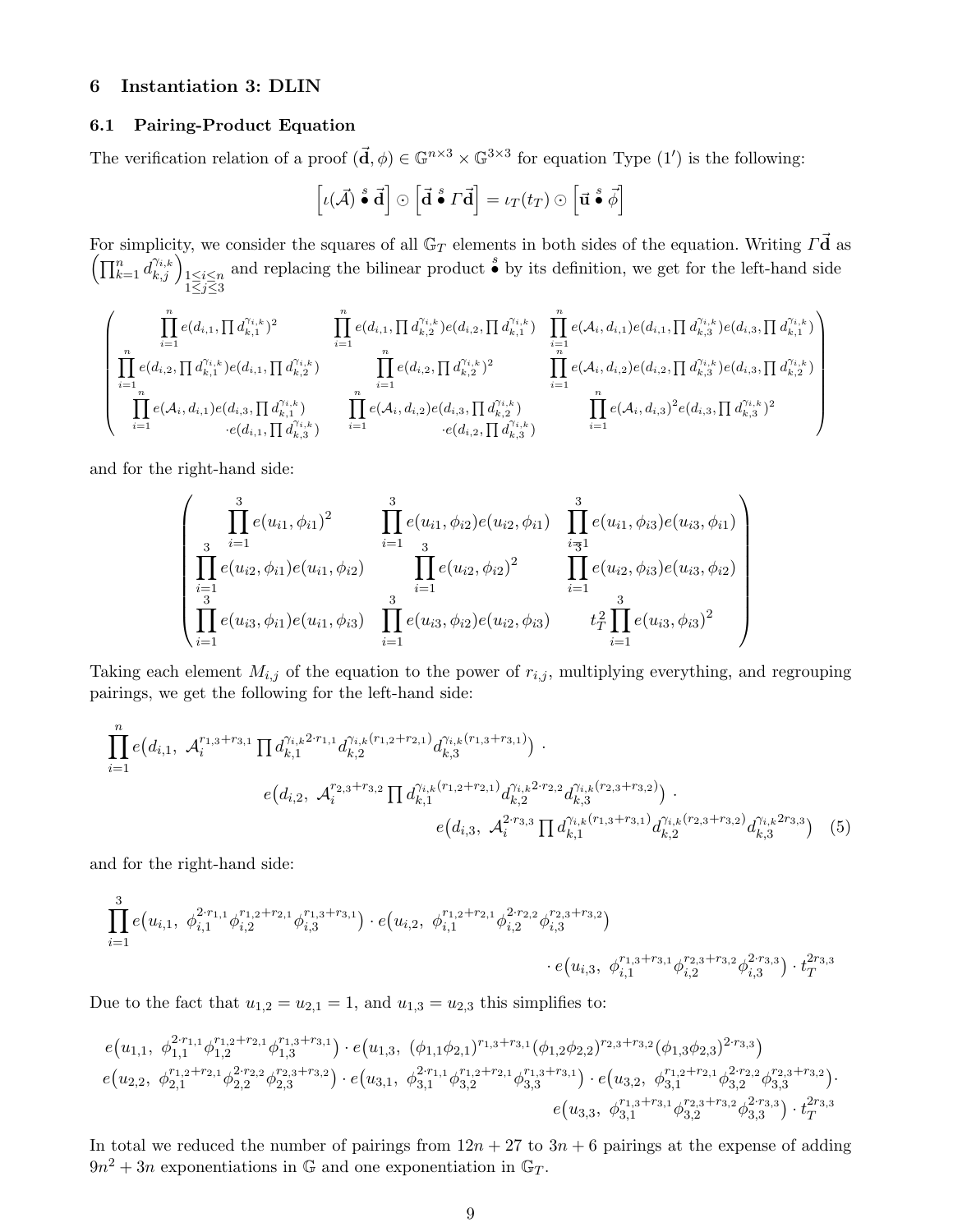# 6.2 Multi-Scalar Multiplication Equation

The verification equation of a proof  $(\vec{c}, \vec{d}, \phi)$ , with  $\phi \in \mathbb{G}^{3 \times 3}$ , of an equation of Type  $(2')$  is the following:

$$
\left[\iota'(\vec{a}) \stackrel{s}{\bullet} \vec{d}\right] \odot \left[\vec{c} \stackrel{s}{\bullet} \iota(\vec{\mathcal{B}})\right] \odot \left[\vec{c} \stackrel{s}{\bullet} \Gamma \vec{d}\right] = \hat{\iota}_T(\mathcal{T}) \odot \left[\vec{u} \stackrel{s}{\bullet} \vec{\phi}\right]
$$

 $\overrightarrow{I}$  can be written as  $\left(\prod_{k=1}^n d_{k,j}^{\gamma_{i,k}}\right)_{\substack{1 \leq i \leq m \\ 1 \leq j \leq 3}}$ . The left-hand side of the equation is thus

$$
\left[ \left( u_{3,1}^{a_i}, u_{3,2}^{a_i}, (u_{3,3}g)^{a_i} \right)_{1 \le i \le n} \right] \bullet \left( d_{i,1}, d_{i,2}, d_{i,3}g \right)_{1 \le i \le n} \right] \odot \left[ \left( c_{i,1}, c_{i,2}, c_{i,3} \right)_{1 \le i \le m} \right] \bullet \left( 1, 1, \mathcal{B}_i \right)_{1 \le i \le m} \right]
$$
  

$$
\odot \left[ \left( c_{i,1}, c_{i,2}, c_{i,3} \right)_{1 \le i \le m} \right] \bullet \left( \left( \Gamma \vec{\mathbf{d}} \right)_{i,1}, \left( \Gamma \vec{\mathbf{d}} \right)_{i,2}, \left( \Gamma \vec{\mathbf{d}} \right)_{i,3} \right)_{1 \le i \le m} \right]
$$

Considering the squares of all matrix elements, this is written out as

$$
\left(\begin{matrix}\prod_{i=1}^{n}e(u_{3,1}^{a_{i}},d_{i,1})^{2} & \prod_{i=1}^{n}e(u_{3,1}^{a_{i}},d_{i,2})e(u_{3,2}^{a_{i}},d_{i,1}) & \prod_{i=1}^{n}e(u_{3,1}^{a_{i}},d_{i,3})e((u_{3,3}g)^{a_{i}},d_{i,1}g) \\
\prod_{i=1}^{n}e(u_{3,2}^{a_{i}},d_{i,1})e(u_{3,1}^{a_{i}},d_{i,2}) & \prod_{i=1}^{n}e(u_{3,2}^{a_{i}},d_{i,2})^{2} & \prod_{i=1}^{n}e(u_{3,2}^{a_{i}},d_{i,3})e((u_{3,3}g)^{a_{i}},d_{i,2}g) \\
\prod_{i=1}^{n}e((u_{3,3}g)^{a_{i}},d_{i,1})e(u_{3,1}^{a_{i}},d_{i,3}) & \prod_{i=1}^{n}e((u_{3,3}g)^{a_{i}},d_{i,2})e(u_{3,2}^{a_{i}},d_{i,3}) & \prod_{i=1}^{n}e((u_{3,3}g)^{a_{i}},d_{i,3}g)^{2}\n\end{matrix}\right)
$$
\n
$$
\odot \left(\begin{array}{cccc} 1 & 1 & \prod_{i=1}^{m}e(c_{i,1},B_{i}) & \prod_{i=1}^{m}e(c_{i,1},B_{i}) & \prod_{i=1}^{m}e(c_{i,2},B_{i}) & \prod_{i=1}^{m}e(c_{i,2},B_{i}) & \prod_{i=1}^{m}e(c_{i,2},B_{i}) & \prod_{i=1}^{m}e(c_{i,2},B_{i}) & \prod_{i=1}^{m}e(c_{i,2},B_{i}) & \prod_{i=1}^{m}e(c_{i,2},B_{i}) & \prod_{i=1}^{m}e(c_{i,2},B_{i}) & \prod_{i=1}^{m}e(c_{i,2},B_{i}) & \prod_{i=1}^{m}e(c_{i,2},B_{i}) & \prod_{i=1}^{m}e(c_{i,2},B_{i}) & \prod_{i=1}^{m}e(c_{i,2},B_{i}) & \prod_{i=1}^{m}e(c_{i,2},B_{i}) & \prod_{i=1}^{m}e(c_{i
$$

Using the batching technique, we get the following left-hand side:

$$
\prod_{i=1}^{n} e(u_{3,1}^{2a_{i}r_{1,1}} u_{3,2}^{a_{i}(r_{1,2}+r_{2,1})}(u_{3,3}g)^{a_{i}\cdot(r_{1,3}+r_{3,1})}, d_{i,1}) \cdot e(u_{3,1}^{a_{i}(r_{1,2}+r_{2,1})} u_{3,2}^{2a_{i}r_{2,2}}(u_{3,3}g)^{a_{i}\cdot(r_{2,3}+r_{3,2})}, d_{i,2})
$$
\n
$$
\cdot e(u_{3,1}^{a_{i}(r_{1,3}+r_{3,1})} u_{3,2}^{a_{i}(r_{2,3}+r_{3,2})}(u_{3,3}g)^{a_{i}\cdot 2r_{3,3}}, d_{i,3})
$$
\n
$$
\cdot \prod_{i=1}^{m} e(c_{i,1}, \mathcal{B}_{i}^{r_{1,3}+r_{3,1}}(\prod d_{k,1}^{\gamma_{i,k}})^{2r_{1,1}}(\prod d_{k,2}^{\gamma_{i,k}})^{r_{1,2}+r_{2,1}}(\prod d_{k,3}^{\gamma_{i,k}})^{r_{1,3}+r_{3,1}})
$$
\n
$$
\cdot e(c_{i,2}, \mathcal{B}_{i}^{r_{2,3}+r_{3,2}}(\prod d_{k,1}^{\gamma_{i,k}})^{r_{1,2}+r_{2,1}}(\prod d_{k,2}^{\gamma_{i,k}})^{2r_{2,2}}(\prod d_{k,3}^{\gamma_{i,k}})^{r_{2,3}+r_{3,2}})
$$
\n
$$
\cdot e(c_{i,3}, \mathcal{B}_{i}^{2r_{3,3}}(\prod d_{k,1}^{\gamma_{i,k}})^{r_{3,1}+r_{1,3}}(\prod d_{k,2}^{\gamma_{i,k}})^{r_{3,2}+r_{2,3}}(\prod d_{k,1}^{\gamma_{i,k}})^{2r_{3,3}}
$$

,

The right-hand side is similar to Section 6.1:

$$
\begin{aligned} e(g,T)^{2r_{3,3}}e\big(u_{1,1},\ \phi_{1,1}^{2\cdot r_{1,1}}\phi_{1,2}^{r_{1,2}+r_{2,1}}\phi_{1,3}^{r_{1,3}+r_{3,1}}\big)\cdot e\big(u_{1,3},\ (\phi_{1,1}\phi_{2,1})^{r_{1,3}+r_{3,1}}(\phi_{1,2}\phi_{2,2})^{r_{2,3}+r_{3,2}}(\phi_{1,3}\phi_{2,3})^{2\cdot r_{3,3}}\big)\\ e\big(u_{2,2},\ \phi_{2,1}^{r_{1,2}+r_{2,1}}\phi_{2,2}^{2\cdot r_{2,2}}\phi_{2,3}^{r_{2,3}+r_{3,2}}\big)\cdot e\big(u_{3,1},\ \phi_{3,1}^{2\cdot r_{1,1}}\phi_{3,2}^{r_{1,2}+r_{2,1}}(\phi_{3,3}T)^{r_{1,3}+r_{3,1}}\big)\cdot e\big(u_{3,2},\ \phi_{3,1}^{r_{1,2}+r_{2,1}}\phi_{3,2}^{2\cdot r_{2,2}}(\phi_{3,3}T)^{r_{2,3}+r_{3,2}}\big)\cdot \\ e\big(u_{3,3},\ \phi_{3,1}^{r_{1,3}+r_{3,1}}\phi_{3,2}^{r_{3,2}+r_{3,2}}(\phi_{3,3}T)^{2\cdot r_{3,3}}\big)\end{aligned}
$$

In total, we reduced from  $9n + 12m + 27$  to  $3n + 3m + 6$  pairings.

# 6.3 Quadratic Equation

The verification of a proof  $(\vec{c}, \phi) \in \mathbb{G}^{n \times 3} \times \mathbb{G}^{2 \times 3}$  for an equation of Type  $(3')$  consists in checking the following:

$$
\left[\vec{\mathbf{c}}\cdot(\iota'(\vec{b}))\right]\odot\left[\vec{\mathbf{c}}\cdot(\vec{r})\right] = \iota'_T(t)\odot\left[\vec{v}\cdot(\vec{r})\right],
$$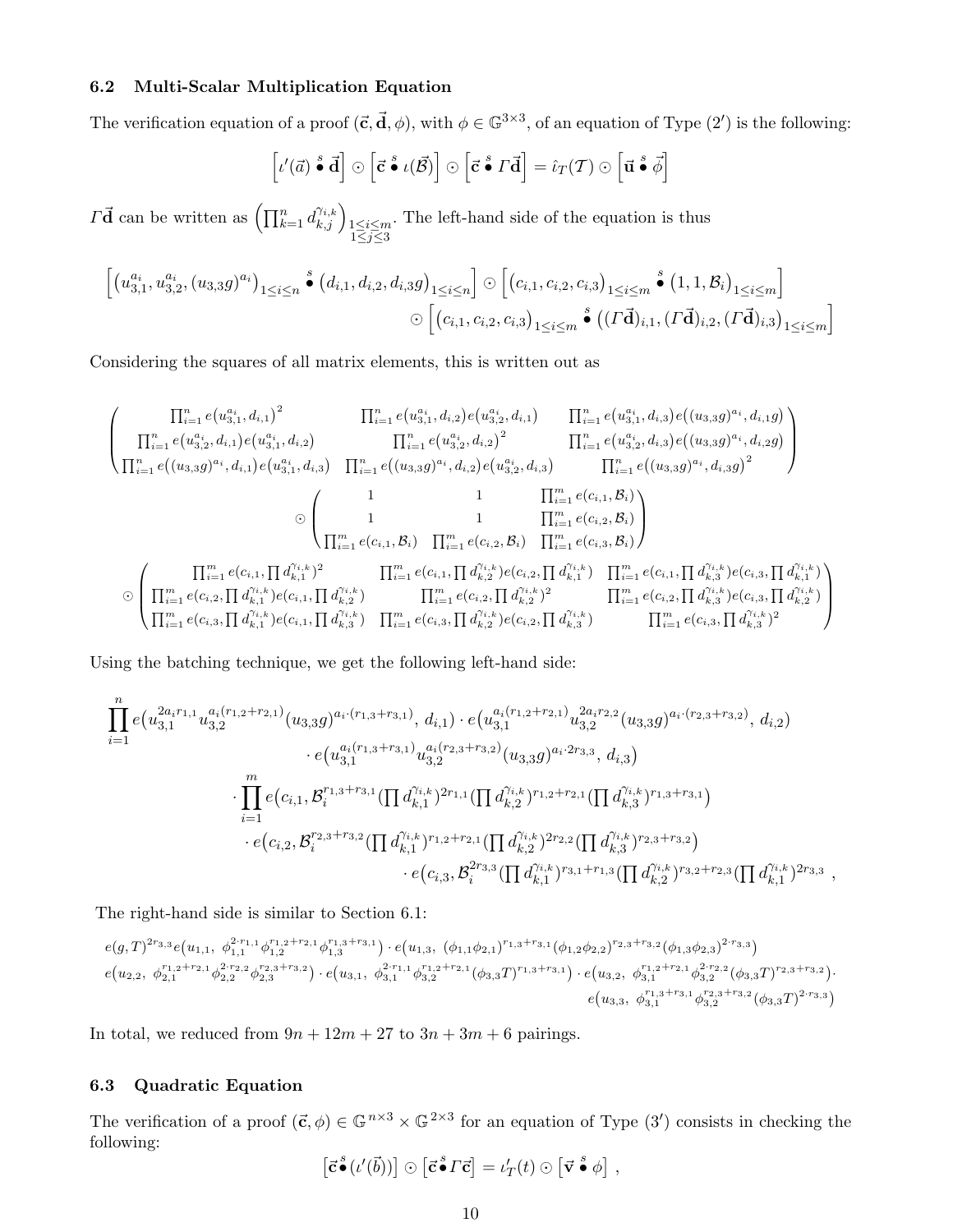where the commitment key  $(\mathbf{u}_1, \mathbf{u}_2, \mathbf{u}_3)$  defines the function  $\iota'$  as  $\iota'(b) = (u_{3,1}^b, u_{3,2}^b, (u_{3,3}g)^b)$  and  $\vec{\mathbf{v}}$  as  $(\mathbf{u}_1, \mathbf{u}_2)$ . We develop the left-hand side of the equation:

 $[(c_{i,1}, c_{i,2}, c_{i,3})_{1 \leq i \leq n}]$  $\int_{0}^{s} (u_{3,1}^{b_i}, u_{3,2}^{b_i}, (u_{3,3}g)^{b_i})_{1 \leq i \leq n}] \odot [(c_{i,1}, c_{i,2}, c_{i,3})_{1 \leq i \leq n}]$  $\big( (\Gamma \vec{c})_{i,1}, (\Gamma \vec{c})_{i,2}, (\Gamma \vec{c})_{i,3} \big)_{1 \leq i \leq n} \big]$ which is written out as

$$
\left(\begin{matrix}\n\prod_{i=1}^{n} e(c_{i,1}, u_{3,1}^{b_{i}})^{2} & \prod_{i=1}^{n} e(c_{i,1}, u_{3,2}^{b_{i}}) e(c_{i,2}, u_{3,1}^{b_{i}}) & \prod_{i=1}^{n} e(c_{i,1}, (u_{3,3}g)^{b_{i}}) e(c_{i,3}, u_{3,1}^{b_{i}}) \\
\prod_{i=1}^{n} e(c_{i,2}, u_{3,1}^{b_{i}}) e(c_{i,1}, u_{3,2}^{b_{i}}) & \prod_{i=1}^{n} e(c_{i,2}, u_{3,2}^{b_{i}})^{2} & \prod_{i=1}^{n} e(c_{i,2}, (u_{3,3}g)^{b_{i}}) e(c_{i,3}, u_{3,2}^{b_{i}}) \\
\prod_{i=1}^{n} e(c_{i,3}, u_{3,1}^{b_{i}}) e(c_{i,1}, (u_{3,3}g)^{b_{i}}) & \prod_{i=1}^{n} e(c_{i,3}, u_{3,2}^{b_{i}}) e(c_{i,2}, (u_{3,3}g)^{b_{i}})^{2}\n\end{matrix}\right)^{\frac{1}{2}}
$$
\n
$$
\bigotimes \left(\begin{matrix}\n\prod_{i=1}^{n} e(c_{i,1}, \prod c_{k,1}^{\gamma_{i,k}})^{2} & \prod_{i=1}^{n} e(c_{i,1}, \prod c_{k,2}^{\gamma_{i,k}}) e(c_{i,2}, \prod c_{k,1}^{\gamma_{i,k}}) & \prod_{i=1}^{n} e(c_{i,1}, \prod c_{k,3}^{\gamma_{i,k}}) e(c_{i,3}, \prod c_{k,1}^{\gamma_{i,k}}) \\
\prod_{i=1}^{n} e(c_{i,2}, \prod c_{k,1}^{\gamma_{i,k}}) e(c_{i,1}, \prod c_{k,2}^{\gamma_{i,k}}) & \prod_{i=1}^{n} e(c_{i,2}, \prod c_{k,2}^{\gamma_{i,k}})^{2} & \prod_{i=1}^{n} e(c_{i,2}, \prod c_{k,3}^{\gamma_{i,k}}) e(c_{i,3}, \prod c_{k,2}^{\gamma_{i,k}})\n\end{matrix}\right)^{\frac{1}{2}}
$$
\n
$$
\bigotimes \left(\begin{matrix}\n\prod_{i=1}
$$

Multiplying all matrix elements after taking them to a random power (and squaring everything for simplicity), we obtain the following batched version:

$$
\prod_{i=1}^{n} e\Big(c_{i,1},\, u_{3,1}^{b_i\cdot (r_{1,2}+r_{2,1})}(u_{3,3}g)^{b_i\cdot (r_{1,3}+r_{3,1})}\prod\big(c_{k,1}^{\gamma_{i,k}\cdot 2r_{1,1}}c_{k,2}^{\gamma_{i,k}\cdot (r_{1,2}+r_{2,1})}c_{k,3}^{\gamma_{i,k}\cdot (r_{1,3}+r_{3,1})}\big)\Big)\\e\Big(c_{i,2},\, u_{3,1}^{b_i\cdot (r_{1,2}+r_{2,1})}u_{3,2}^{b_i\cdot 2r_{2,2}}\cdot (u_{3,3}g)^{b_i\cdot (r_{2,3}+r_{3,2})}\prod\big(c_{k,1}^{\gamma_{i,k}\cdot (r_{1,2}+r_{2,1})}c_{k,2}^{\gamma_{i,k}\cdot 2r_{2,2}}c_{k,3}^{\gamma_{i,k}\cdot (r_{2,3}+r_{3,2})}\big)\Big)\\e\Big(c_{i,3},\, u_{3,1}^{b_i\cdot (r_{1,3}+r_{3,1})}u_{3,2}^{b_i\cdot (r_{2,3}+r_{3,2})}(u_{3,3}g)^{b_i\cdot 2r_{3,3}}\prod\big(c_{k,1}^{\gamma_{i,k}\cdot (r_{1,3}+r_{3,1})}c_{k,2}^{\gamma_{i,k}\cdot (r_{2,3}+r_{3,2})}c_{k,3}^{\gamma_{i,k}\cdot (r_{2,3}+r_{3,2})}c_{k,3}^{\gamma_{i,k}\cdot (r_{2,3}+r_{3,3})}\Big)\Big)
$$

On the right hand side we have that  $\iota'_T(t) \odot \left[\vec{v} \cdot \vec{\bullet} \phi\right]$ . Taking the square of each entry we get

$$
\begin{pmatrix}\ne(u_{3,1}, u_{3,1})^{2t} & e(u_{3,1}, u_{3,2})^{2t} & e(u_{3,1}, u_{3,3}g)^{2t} \\
e(u_{3,2}, u_{3,1})^{2t} & e(u_{3,2}, u_{3,2})^{2t} & e(u_{3,2}, u_{3,3}g)^{2t} \\
e(u_{3,3}g, u_{3,1})^{2t} & e(u_{3,3}g, u_{3,2})^{2t} & e(u_{3,3}g, u_{3,3}g)^{2t}\n\end{pmatrix} \odot\n\begin{pmatrix}\n\prod_{i=1}^{2} e(u_{i1}, \phi_{i1})^{2} & \prod_{i=1}^{2} e(u_{i1}, \phi_{i2})e(u_{i2}, \phi_{i1}) & \prod_{i=1}^{2} e(u_{i1}, \phi_{i3})e(u_{i3}, \phi_{i1}) \\
\prod_{i=1}^{2} e(u_{i2}, \phi_{i1})e(u_{i1}, \phi_{i2}) & \prod_{i=1}^{2} e(u_{i2}, \phi_{i2})^{2} & \prod_{i=1}^{2} e(u_{i2}, \phi_{i3})e(u_{i3}, \phi_{i2}) \\
\prod_{i=1}^{2} e(u_{i3}, \phi_{i1})e(u_{i1}, \phi_{i3}) & \prod_{i=1}^{2} e(u_{i3}, \phi_{i2})e(u_{i2}, \phi_{i3}) & \prod_{i=1}^{2} e(u_{i3}, \phi_{i3})^{2}\n\end{pmatrix},
$$

which batches to

$$
\begin{aligned}e(u_{1,1},\ \phi_{1,1}^{2\cdot r_{1,1}}\phi_{1,2}^{r_{1,2}+r_{2,1}}\phi_{1,3}^{r_{1,3}+r_{3,1}})\cdot e(u_{2,2},\ \phi_{2,1}^{r_{1,2}+r_{2,1}}\phi_{2,2}^{2\cdot r_{2,2}}\phi_{2,3}^{r_{2,3}+r_{3,2}})\\&\qquad \qquad \cdot e(u_{1,3},\ (\phi_{1,1}\phi_{2,1})^{r_{1,3}+r_{3,1}}(\phi_{1,2}\phi_{2,2})^{r_{2,3}+r_{3,2}}(\phi_{1,3}\phi_{2,3})^{2\cdot r_{3,3}})\\&\qquad \qquad \cdot e(u_{3,1},u_{3,1}^{2tr_{1,1}}u_{3,2}^{2tr_{1,2}}(u_{3,3}g)^{2tr_{1,3}})e(u_{3,2},u_{3,1}^{2tr_{2,1}}u_{3,2}^{2tr_{2,2}}(u_{3,3}g)^{2tr_{2,3}})e(u_{3,3}g,u_{3,1}^{2tr_{3,1}}u_{3,2}^{2tr_{3,2}}(u_{3,3}g)^{2tr_{3,3}}). \end{aligned}
$$

which means a reduction from  $18n + 24$  pairings to  $3n + 6$  pairings.

# 7 Application 1: Groth's Group Signatures

#### 7.1 Description

We demonstrate our techniques by applying them to one of the most practical group signature schemes in the standard model to date: Groth's construction [Gro07]. Groth proposed a methodology of transforming certified signatures [BFPW07] that respect a certain structure into group signatures using Groth-Sahai NIWI proofs:

- a member picks keys for a certified signature scheme and asks the issuer to certify her public verification key for the signature scheme;
- to produce a group signature, the member will make a certified signature, encrypt it and then use NIWI proofs to demonstrate that the ciphertext contains a valid certified signature.

Groth proposed an efficient certified signature scheme based on the so called  $q$ -U assumption (see  $[Gro07]$  for details). In the CPA-anonymous version<sup>7</sup> of the scheme, the issuer's public key is a triple

 $\overline{7}$  Groth also proposes group signatures achieving CCA-anonymity [BSZ05], but for illustrative purposes we restrict ourselves to the basic CPA-anonymous scheme in this paper.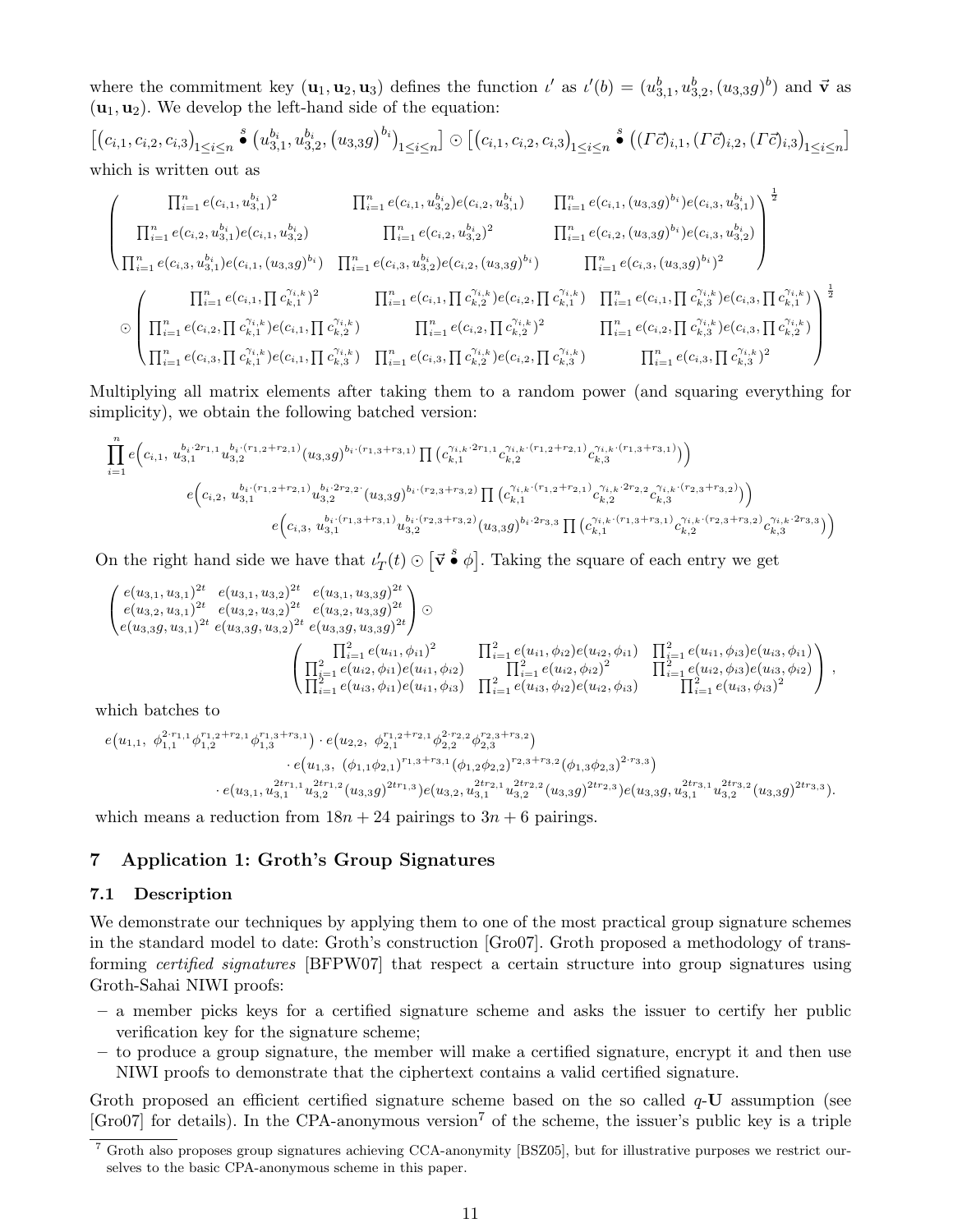$(f, h, T) \in \mathbb{G}^2 \times \mathbb{G}_T$  (and its private key is  $z \in \mathbb{G}$  such that  $e(f, z) = T$ ) and the certificate of a group member with public key  $v = g^x \in \mathbb{G}$  is a pair  $(a, b)$  satisfying  $e(a, vh) e(f, b) = T$ . To sign a message  $m \in \mathbb{Z}_p$ , the group member first computes a weak Boneh-Boyen signature [BB08]  $\sigma = g^{1/(x+m)}$  using her private key x; then she forms Groth-Sahai commitments  $\mathbf{d}_v$ ,  $\mathbf{d}_b$  and  $\mathbf{d}_\sigma$  to the group elements v, b and  $\sigma$ , resp., and makes a proof that they satisfy the following:

$$
e(a, vh) e(f, b) = T \quad \text{and} \quad e(\sigma, g^m v) = e(g, g) \tag{6}
$$

The fact that a is given in the clear is not a problem since the certificate is malleable, so the group member can unlinkably re-randomize it each time she signs a message. A group signature is thus of the form  $(a, \mathbf{d}_b, \mathbf{d}_v, \mathbf{d}_\sigma, \psi, \phi)$ , where  $\psi$  and  $\phi$  denote the Groth-Sahai proofs for the two equations in (6), respectively.

We first instantiate our generic batch construction to verify a single signature more efficiently and then show how to verify multiple signatures at once. The first equation is of a particular form that allows for more efficient proofs and verification. We describe the verification relations and the batch verification in the next section.

#### 7.2 Batching Linear Pairing-Product Equations

We consider a special case of pairing-product equations for which  $\Gamma = 0$ , called *linear equations*, i.e., the equation is of the following form:  $\langle \vec{\mathcal{A}}, \vec{\mathcal{Y}} \rangle = t_T$ , that is  $\prod_{i=1}^n e(\mathcal{A}_i, \mathcal{Y}_i) = t_T$ . In this case, the proof simplifies to three group elements and is verified as follows (taking into account that  $u_{1,2} = u_{2,1} = 1$ , and  $u_{1,3} = u_{2,3}$ :

$$
\prod_{i=1}^{n} e(\mathcal{A}_{i}, d_{i,1}) = e(u_{11}, \psi_{1}) e(u_{31}, \psi_{3})
$$
  
\n
$$
\prod_{i=1}^{n} e(\mathcal{A}_{i}, d_{i,2}) = e(u_{22}, \psi_{2}) e(u_{32}, \psi_{3})
$$
  
\n
$$
\prod_{i=1}^{n} e(\mathcal{A}_{i}, d_{i,3}) = t_{T} e(u_{13}, \psi_{1}\psi_{2}) e(u_{33}, \psi_{3})
$$

which can be batch-verified by checking<sup>8</sup>

$$
\prod_{i=1}^{n} e(\mathcal{A}_{i}, d_{i,1}^{s_{1}} d_{i,2}^{s_{2}} d_{i,3}^{s_{3}}) = t_{T}^{s_{3}} e(u_{11}, \psi_{1}^{s_{1}}) e(u_{13}, (\psi_{1}\psi_{2})^{s_{3}}) e(u_{22}, \psi_{2}^{s_{2}}) e(u_{31}, \psi_{3}^{s_{1}}) e(u_{32}, \psi_{3}^{s_{2}}) e(u_{33}, \psi_{3}^{s_{3}}).
$$
\n(7)

#### 7.3 Batching the Equations for One Group Signature

1st Equation. Instantiating (7) for first equation in (6), we get, after some more optimization (shifting  $e(a, h^{-1})^{s_3}$  to the left-hand side of the equation)

$$
e(d_{v,1}^{s_1}d_{v,2}^{s_2}(d_{v,3}h)^{s_3},a) e(d_{b,1}^{s_1}d_{b,2}^{s_2}d_{b,3}^{s_3},f) =
$$
  
=  $T^{s_3}e(u_{11},\psi_1^{s_1})e(u_{13},(\psi_1\psi_2)^{s_3})e(u_{22},\psi_2^{s_2})e(u_{31},\psi_3^{s_1})e(u_{32},\psi_3^{s_2})e(u_{33},\psi_3^{s_3})$ 

2nd Equation. Setting  $\vec{\mathcal{A}} := \begin{pmatrix} g^m \\ 1 \end{pmatrix}$ 1  $\left( \begin{array}{c} \overrightarrow{v} \end{array} \right)$ ,  $\overrightarrow{y} := \left( \begin{array}{c} \sigma \end{array} \right)$  $\overline{v}$  $\Big),\, \varGamma := \begin{pmatrix} 0 & 1 \ 0 & 0 \end{pmatrix}\!,\, t_{T} := e(g,g),\, \mathbf{d}_1 := \mathbf{d}_{\sigma} \,\,\text{and}\,\, \mathbf{d}_2 := \mathbf{d}_{v}$ and substituting in (5), we get

$$
e(d_{\sigma 1}, (g^m d_{\nu 3})^{(r_{13}+r_{31})} d_{\nu 1}^{2 \cdot r_{11}} d_{\nu 2}^{(r_{12}+r_{21})}) e(d_{\sigma 2}, (g^m d_{\nu 3})^{(r_{23}+r_{32})} d_{\nu 1}^{(r_{12}+r_{21})} d_{\nu 2}^{2 \cdot r_{22}})
$$
  
\n
$$
\cdot e(d_{\sigma 3}, (g^m d_{\nu 3})^{2 \cdot r_{33}} d_{\nu 1}^{(r_{13}+r_{31})} d_{\nu 2}^{(r_{23}+r_{32})}) =
$$
  
\n
$$
= e(u_{11}, \phi_{11}^{2 \cdot r_{11}} \phi_{12}^{r_{12}+r_{21}} \phi_{13}^{r_{13}+r_{31}}) e(u_{13}, (\phi_{11} \phi_{21})^{r_{13}+r_{31}} (\phi_{12} \phi_{22})^{r_{23}+r_{32}} (\phi_{13} \phi_{23})^{2 \cdot r_{33}})
$$
  
\n
$$
\cdot e(u_{22}, \phi_{21}^{r_{12}+r_{21}} \phi_{22}^{2 \cdot r_{22}} \phi_{23}^{r_{23}+r_{32}}) e(u_{31}, \phi_{31}^{2 \cdot r_{11}} \phi_{32}^{r_{12}+r_{21}} \phi_{33}^{r_{13}+r_{31}})
$$
  
\n
$$
\cdot e(u_{32}, \phi_{31}^{r_{12}+r_{21}} \phi_{32}^{2 \cdot r_{22}} \phi_{33}^{r_{33}+r_{32}}) e(u_{33}, \phi_{31}^{r_{13}+r_{31}} \phi_{32}^{r_{23}+r_{32}} \phi_{33}^{2 \cdot r_{33}}) e(g, g^{2r_{33}}).
$$

<sup>&</sup>lt;sup>8</sup> If we considered a single set of equations then it would be more efficient to order the right-hand side by the  $\psi_i$ 's and save 3 pairings. We order by the  $u_{ij}$  though, since this enables us to batch with other equations containing pairings of these constants.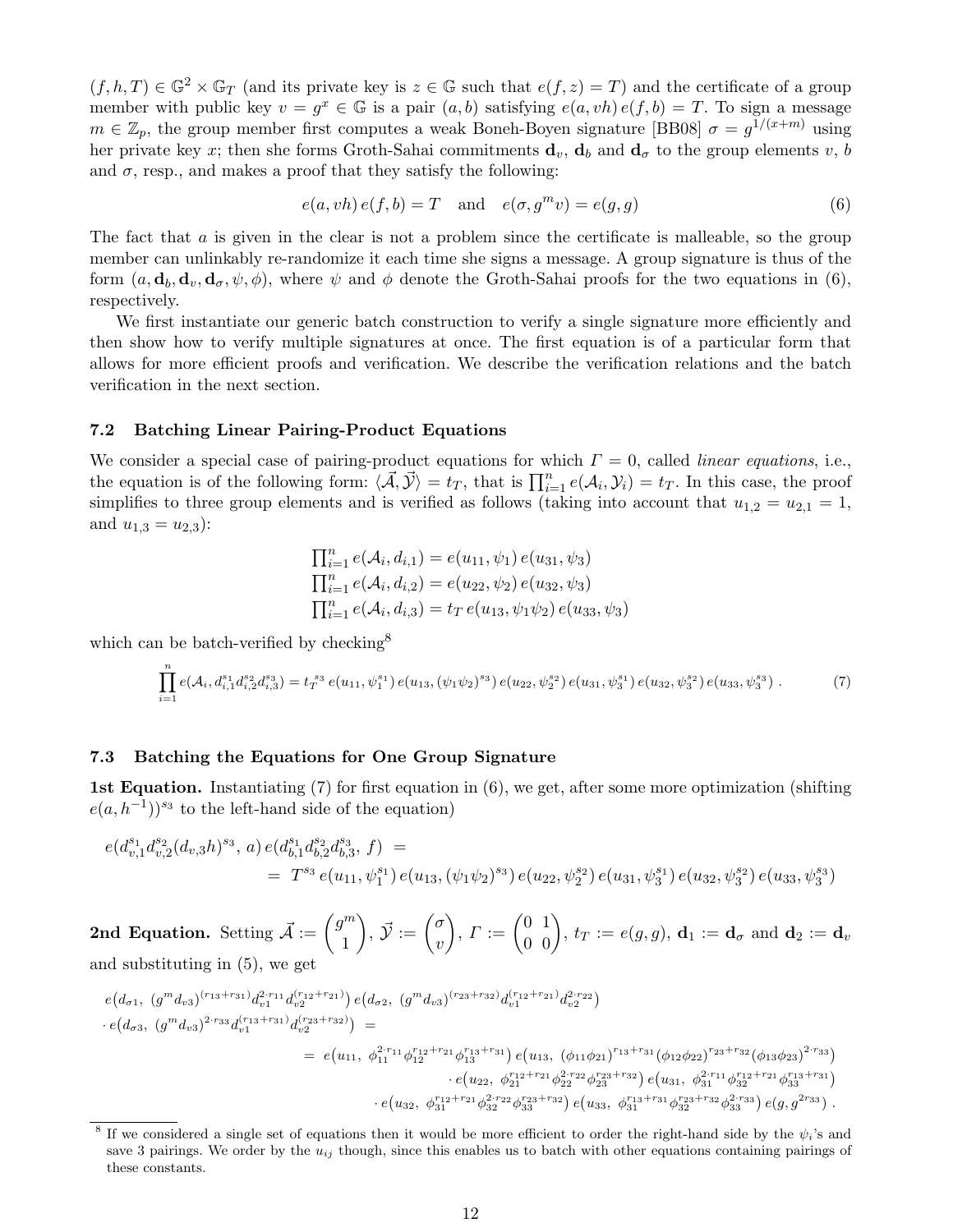Multiplying the two equations we get a single verification relation of the following form:

$$
\begin{aligned} e(d_{v,1}^{s_1}d_{v,2}^{s_2}(d_{v,3}h)^{s_3},a) \, e(d_{b,1}^{s_1}d_{b,2}^{s_2}d_{b,3}^{s_3},f) e(d_{\sigma 1}, \; (g^m d_{v3})^{(r_{13}+r_{31})} d_{v1}^{2 \cdot r_{11}} d_{v2}^{(r_{12}+r_{21})}) \\ \cdot \, e\big(d_{\sigma 2}, \; (g^m d_{v3})^{(r_{23}+r_{32})} d_{v1}^{(r_{12}+r_{21})} d_{v2}^{2 \cdot r_{22}}\big) \, e\big(d_{\sigma 3}, \; (g^m d_{v3})^{2 \cdot r_{33}} d_{v1}^{(r_{13}+r_{31})} d_{v2}^{(r_{23}+r_{32})}\big) \, = \\ \quad & = \, e\big(u_{11}, \; \phi_{11}^{2 \cdot r_{11}} \phi_{12}^{r_{12}+r_{21}} \phi_{13}^{r_{13}+r_{31}} \psi_{1}^{s_1}\big) \, e\big(u_{13}, \; (\phi_{11} \phi_{21})^{r_{13}+r_{31}} (\phi_{12} \phi_{22})^{r_{23}+r_{32}} (\phi_{13} \phi_{23})^{2 \cdot r_{33}} (\psi_{1} \psi_{2})^{s_3}\big) \\ \quad \cdot \, e\big(u_{22}, \; \phi_{11}^{r_{12}+r_{21}} \phi_{22}^{2 \cdot r_{22}} \phi_{23}^{r_{23}+r_{32}} \psi_{2}^{s_2}\big) \, e\big(u_{31}, \; \phi_{31}^{2 \cdot r_{11}} \phi_{32}^{r_{12}+r_{21}} \phi_{33}^{r_{13}+r_{31}} \psi_{3}^{s_1}\big) \\ \quad \cdot \, e\big(u_{32}, \; \phi_{31}^{r_{12}+r_{21}} \phi_{32}^{2 \cdot r_{22}} \phi_{33}^{r_{23}+r_{32}} \psi_{3}^{s_2}\big) \, e\big(u_{33}, \; \phi_{31}^{r_{13}+r_{31}} \phi_{32}^{r_{23}+r_{32}} \
$$

Analysis. With no use of batching techniques, the verification of a single signature takes for the first equation 13 pairings and for the second 20 pairings for the left-hand side and 35 for its right-hand side. This is an overall of 68 pairing evaluations, compared to 11 for the batched verification.

#### 7.4 Batching Several Group Signatures

Consider the situation where we want to verify multiple group signatures at once. That is given a group public key  $(f, h, T, u_{11}, u_{13}, u_{22}, u_{31}, u_{32}, u_{33})$  and n group signatures

$$
\left(a^{(k)}, \mathbf{d}^{(k)}_{b}, \mathbf{d}^{(k)}_{v}, \mathbf{d}^{(k)}_{\sigma}, (\psi_i^{(k)})_{1 \leq i \leq 3}, (\phi_{ij}^{(k)})_{1 \leq i,j \leq 3}\right) \ .
$$

Using the same technique of taking each of the (new) equations to the power of some randomness and multiplying them, we can unify the pairings  $e(\cdot, f)$  on the left-hand side and all pairings (which are of the form  $e(u_{ij}, \cdot)$  on the right-hand side.

Instead of  $11n$  pairings needed when checking each equation, the batched version only requires  $4n+7$ pairings.

# 8 Application 2: Belenkiy-Chase-Kohlweiss-Lysyanskaya's P-signatures

#### 8.1 Description

Belenkiy et al. formalized in [BCKL08] digital signature schemes with an additional non-interactive proof of signature possession that they called *P-signature schemes*. They proposed two constructions<sup>9</sup>: the first one relies on the weak Boneh-Boyen signature scheme [BB08] while the second one is inspired by its full version.

Since Belenkiy *et al.*'s first scheme relies on a rather strong assumption, we consider only their second proposal: a signature  $\sigma$  on a message  $m \in \mathbb{Z}_p$  is a triple  $\sigma = (C_1, C_2, C_3) \in \mathbb{G}_1 \times \mathbb{G}_2 \times \mathbb{G}_1$  such that  $e(C_1, vh^mC_2) = e(g, h)$  and  $e(f, C_2) = e(C_3, w)$ , where f, g are (public) generators of  $\mathbb{G}_1$ , h is a (public) generator of  $\mathbb{G}_2$  and  $v, w \in \mathbb{G}_2$  are parts of the signer's public key. To prove the possession of such a signature, a prover forms the Groth-Sahai commitments  $c_1$ ,  $c_2$  and  $c_3$  for the group elements  $C_1, M_1 = f^m, C_3$  in  $\mathbb{G}_1$  and  $\mathbf{d}_2$  for the group elements  $M_2 = h^m$  and  $C_2$  in  $\mathbb{G}_2$  (respectively) and provides a proof that they satisfy:

$$
e(C_1, vM_2C_2) = e(g, h), \quad e(f, C_2) = e(C_3, w) \quad \text{and} \quad e(f, M_2) = e(M_1, h) \tag{8}
$$

# 8.2 SXDH Instantiation

In [BCKL08], the authors evaluated that the verification of the proof in the SXDH instantiation requires the computation of 68 pairings. In Appendix C we show that it can be reduced to 15.

<sup>&</sup>lt;sup>9</sup> An extended version of their scheme was recently proposed [BCKL09] but in this paper, for illustrative purposes, we restrict ourselves to the basic schemes from [BCKL08].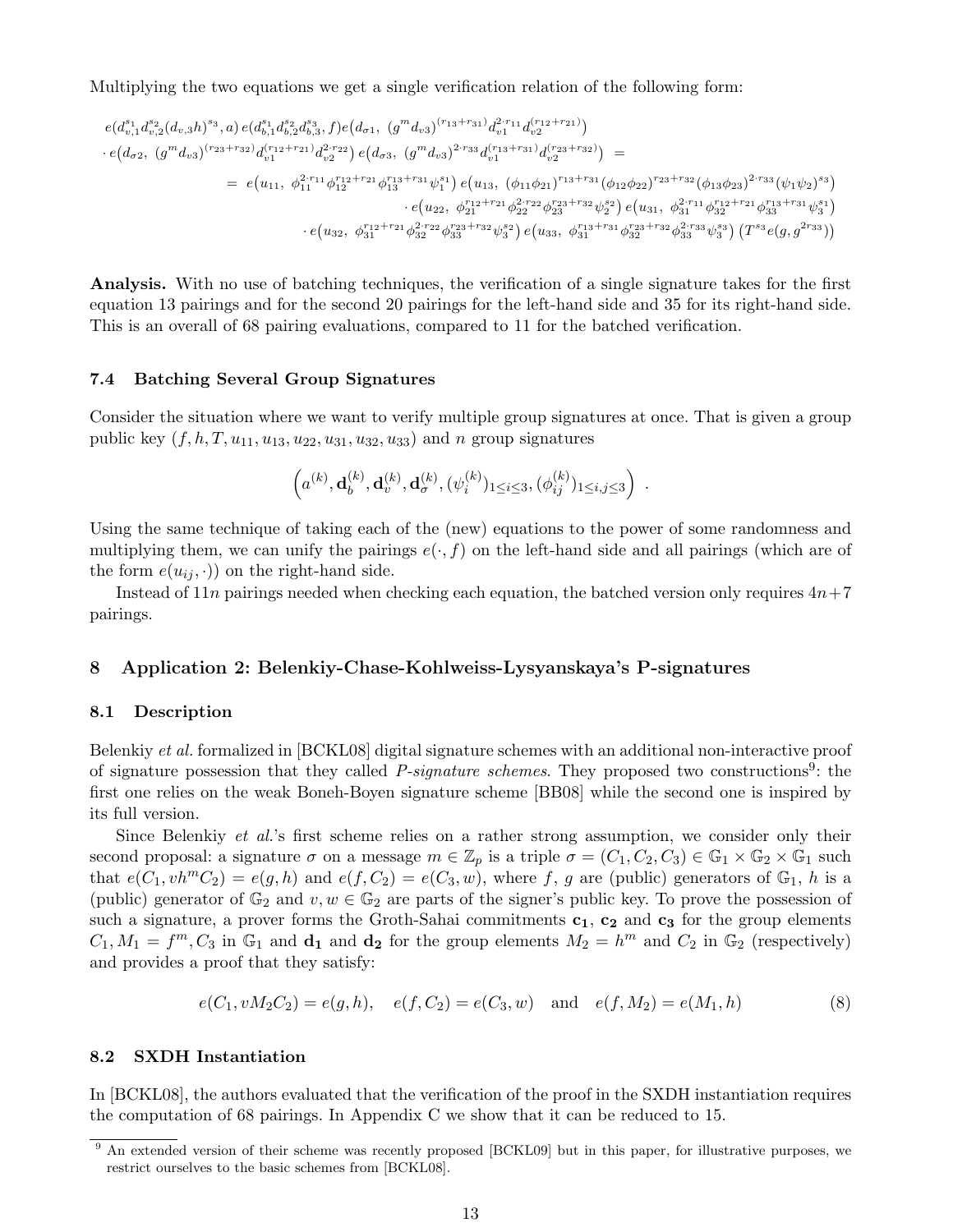# 8.3 DLIN Instantiation

As in Section 7, the last two pairing-product equations from (8) are actually linear pairing-product equations. We denote the Groth-Sahai commitments for the group elements  $C_1, C_2, C_3, M_1 = f^m, M_2 =$  $h^m$  in G by  $\mathbf{d}_1, \mathbf{d}_2, \mathbf{d}_3, \mathbf{d}_4$  and  $\mathbf{d}_5$  (respectively) and  $\phi$ ,  $\psi$  and  $\theta$  the proofs that they satisfy the first, the second and the third equation (respectively).

For the first equation, setting and substituting

$$
\vec{\mathcal{A}} = \begin{pmatrix} v \\ 1 \\ 1 \end{pmatrix}, \ \vec{\mathbf{d}} = \begin{pmatrix} \mathbf{d}_1 \\ \mathbf{d}_2 \\ \mathbf{d}_5 \end{pmatrix}, \ \Gamma = \begin{pmatrix} 0 & 1 & 1 \\ 0 & 0 & 0 \\ 0 & 0 & 0 \end{pmatrix} \text{ and } t_T = e(g, g)
$$

in  $(5)$ , we get:

$$
e(d_{1,1}, (v d_{2,3} d_{5,3})^{r_{1,3}+r_{3,1}}(d_{2,1} d_{5,1})^{2r_{1,1}}(d_{2,2} d_{5,2})^{(r_{1,2}+r_{2,1})}) e(d_{1,2}, (v d_{2,3} d_{5,3})^{r_{2,3}+r_{3,2}}(d_{2,1} d_{5,1})^{r_{1,2}+r_{2,1}}(d_{2,2} d_{5,2})^{2r_{2,2}})\cdot e(d_{1,3}, (v d_{2,3} d_{5,3})^{2r_{3,3}}(d_{2,1} d_{5,1})^{r_{1,3}+r_{3,1}}(d_{2,2} d_{5,2})^{r_{2,3}+r_{3,2}})
$$
\n
$$
= e(u_{1,1}, \phi_{1,1}^{2\cdot r_{1,1}}\phi_{1,2}^{r_{1,2}+r_{2,1}}\phi_{1,3}^{r_{1,3}+r_{3,1}})\cdot e(u_{1,3}, (\phi_{1,1}\phi_{2,1})^{r_{1,3}+r_{3,1}}(\phi_{1,2}\phi_{2,2})^{r_{2,3}+r_{3,2}}(\phi_{1,3}\phi_{2,3})^{2\cdot r_{3,3}})
$$
\n
$$
e(u_{2,2}, \phi_{2,1}^{r_{1,2}+r_{2,1}}\phi_{2,2}^{2\cdot r_{2,2}}\phi_{2,3}^{r_{2,3}+r_{3,2}})\cdot e(u_{3,1}, \phi_{3,1}^{2\cdot r_{1,1}}\phi_{3,2}^{r_{1,2}+r_{2,1}}\phi_{3,3}^{r_{1,3}+r_{3,1}})\cdot e(u_{3,2}, \phi_{3,1}^{r_{1,1}+r_{2,1}}\phi_{3,2}^{2\cdot r_{2,3}}\phi_{3,3}^{2\cdot r_{3,3}})\cdot e(g,g)^{2r_{3,3}}
$$
\n
$$
e(u_{3,3}, \phi_{3,1}^{r_{1,3}+r_{3,1}}\phi_{3,2}^{r_{2,3}+r_{3,2}}\phi_{3,3}^{2\cdot r_{3,3}})\cdot e(g,g)^{2r_{3,3}}
$$

With the substitution  $\vec{\mathcal{A}} = \begin{pmatrix} f \\ f \end{pmatrix}$  $w^{-1}$  $\Big), \vec{\mathbf{d}} = \left( \begin{array}{c} \mathbf{d}_2 \ \mathbf{d}_1 \end{array} \right)$  $\mathbf{d}_3$ ), and  $t_T = 1$  and  $\vec{\mathcal{A}} = \begin{pmatrix} f \\ h_T \end{pmatrix}$  $h^{-1}$  $\Big), \vec{\mathbf{d}} = \left( \begin{array}{c} \mathbf{d}_5 \ \mathbf{d}_6 \end{array} \right)$  $\mathbf{d}_4$ ), and  $t_T = 1$ (respectively) in (7), we obtain the second and third equation. Once the three equations multiplied, we obtain:

$$
e(d_{1,1}, (v d_{2,3} d_{5,3})^{r_{1,3}+r_{3,1}}(d_{2,1} d_{5,1})^{2r_{1,1}}(d_{2,2} d_{5,2})^{(r_{1,2}+r_{2,1})})e(d_{1,2}, (v d_{2,3} d_{5,3})^{r_{2,3}+r_{3,2}}(d_{2,1} d_{5,1})^{r_{1,2}+r_{2,1}}(d_{2,2} d_{5,2})^{2r_{2,2}})\ne(d_{1,3}, (v d_{2,3} d_{5,3})^{2r_{3,3}}(d_{2,1} d_{5,1})^{r_{1,3}+r_{3,1}}(d_{2,2} d_{5,2})^{r_{2,3}+r_{3,2}})e(f,d_{2,1}^{s_1}d_{2,2}^{s_2}d_{2,3}^{s_3}d_{5,1}^{t_1}d_{5,2}^{t_2}d_{5,3}^{t_3})e(w^{-1},d_{3,1}^{s_1}d_{3,2}^{s_2}d_{3,3}^{s_3})e(h^{-1},d_{4,1}^{t_1}d_{4,2}^{t_2}d_{4,3}^{t_3})\n= e(u_{1,1}, \phi_{1,1}^{2r_{1,1}}\phi_{1,2}^{r_{1,2}+r_{2,1}}\phi_{1,3}^{r_{1,3}+r_{3,1}}\psi_{1}^{s_1}\theta_{1}^{t_1}) \cdot e(u_{1,3}, (\phi_{1,1}\phi_{2,1})^{r_{1,3}+r_{3,1}}(\phi_{1,2}\phi_{2,2})^{r_{2,3}+r_{3,2}}(\phi_{1,3}\phi_{2,3})^{2r_{3,3}}(\psi_{1}\psi_{2})^{s_3}(\theta_{1}\theta_{2})^{t_3})\n\cdot e(u_{2,2}, \phi_{2,1}^{r_{1,2}+r_{2,1}}\phi_{2,2}^{2r_{2,2}}\phi_{2,3}^{r_{2,3}+r_{3,2}}\psi_{2}^{s_2}\theta_{2}^{t_2})e(u_{3,1}, \phi_{3,1}^{2r_{1,1}}\phi_{3,2}^{r_{1,2}+r_{2,1}}\phi_{3,3}^{r_{1,3}+r_{3,1}}\psi_{3}^{s
$$

In [BCKL08], the authors evaluated that the verification of the proof in the DLIN instantiation requires the computation of 126 pairings. With our result, we prove it can be reduced to 12.

Batching Several P-Signatures. As in the previous section, in the situation where we want to verify multiple P-signatures at once, we can unify the pairings containing  $f, h$  and w on the left-hand side and all pairings (which are of the form  $e(u_{i,j}, \cdot)$ ) on the right-hand side. Instead of  $15n$  (resp. 12n) pairings needed when checking each equation, the batched version only requires  $2n + 13$  (resp.  $3n + 9$ ) pairings.

# 9 Conclusion

In this paper, we presented efficiency improvements for the verification of Groth-Sahai non-interactive (zero-knowledge and witness-indistinguishable) proofs and two privacy-preserving authentication schemes (with an improvement in efficiency of up to 90% for the number of (dominant) pairing operations). These results can be combined with known methods to compute the product of many pairing evaluations efficiently [GS06]. Our results notably provide the first algorithm to batch-verify a group signature scheme in the standard model (an open problem raised in [FGHP09]) and (surprisingly) demonstrate that thanks to batch verification techniques, the DLIN instantiation of the Groth-Sahai proof system may be the most efficient implementation for the verification of a single signature.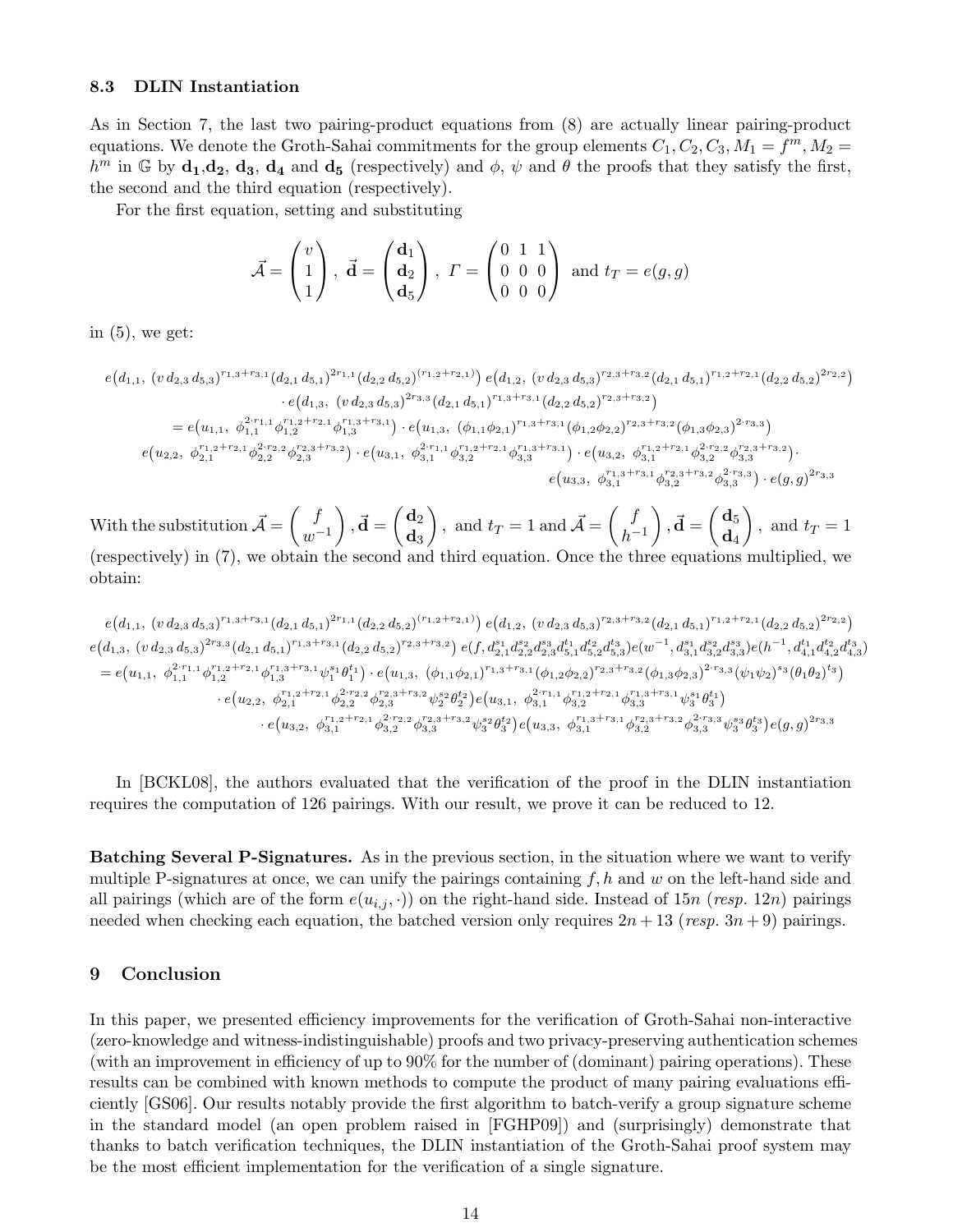# Acknowledgments

This work was supported by the French ANR-07-TCOM-013-04 PACE Project, by the European Commission through the IST Program under Contract ICT-2007-216646 ECRYPT II and by EADS.

# References

- [ACHdM05] Giuseppe Ateniese, Jan Camenisch, Susan Hohenberger, and Breno de Medeiros. Practical group signatures without random oracles. Cryptology ePrint Archive, Report 2005/385, 2005. http://eprint.iacr.org/.
- [BB08] Dan Boneh and Xavier Boyen. Short signatures without random oracles and the SDH assumption in bilinear groups. Journal of Cryptology, 21(2):149–177, April 2008.
- [BBS04] Dan Boneh, Xavier Boyen, and Hovav Shacham. Short group signatures. In Matthew Franklin, editor, CRYPTO 2004, volume 3152 of LNCS, pages 41–55. Springer, August 2004.
- [BCC<sup>+</sup>09] Mira Belenkiy, Jan Camenisch, Melissa Chase, Markulf Kohlweiss, Anna Lysyanskaya, and Hovav Shacham. Randomizable proofs and delegatable anonymous credentials. In Shai Halevi, editor, CRYPTO 2009, volume 5677 of LNCS, pages 108–125. Springer, August 2009.
- [BCKL08] Mira Belenkiy, Melissa Chase, Markulf Kohlweiss, and Anna Lysyanskaya. P-signatures and noninteractive anonymous credentials. In Ran Canetti, editor, TCC 2008, volume 4948 of LNCS, pages 356–374. Springer, March 2008.
- [BCKL09] Mira Belenkiy, Melissa Chase, Markulf Kohlweiss, and Anna Lysyanskaya. Compact e-cash and simulatable VRFs revisited. In Hovav Shacham and Brent Waters, editors, PAIRING 2009, volume 5671 of LNCS, pages 114–131. Springer, August 2009.
- [BFM90] Manuel Blum, Paul Feldman, and Silvio Micali. Proving security against chosen cyphertext attacks. In Shafi Goldwasser, editor, CRYPTO'88, volume 403 of LNCS, pages 256–268. Springer, August 1990.
- [BFPW07] Alexandra Boldyreva, Marc Fischlin, Adriana Palacio, and Bogdan Warinschi. A closer look at PKI: Security and efficiency. In Tatsuaki Okamoto and Xiaoyun Wang, editors, PKC 2007, volume 4450 of LNCS, pages 458–475. Springer, April 2007.
- [BGN05] Dan Boneh, Eu-Jin Goh, and Kobbi Nissim. Evaluating 2-DNF formulas on ciphertexts. In Joe Kilian, editor, TCC 2005, volume 3378 of LNCS, pages 325–341. Springer, February 2005.
- [BGR98] Mihir Bellare, Juan A. Garay, and Tal Rabin. Fast batch verification for modular exponentiation and digital signatures. In Kaisa Nyberg, editor, EUROCRYPT'98, volume 1403 of LNCS, pages 236–250. Springer, May / June 1998.
- [BR93] Mihir Bellare and Phillip Rogaway. Random oracles are practical: A paradigm for designing efficient protocols. In V. Ashby, editor, ACM CCS 93, pages 62–73. ACM Press, November 1993.
- [BSZ05] Mihir Bellare, Haixia Shi, and Chong Zhang. Foundations of group signatures: The case of dynamic groups. In Alfred Menezes, editor, CT-RSA 2005, volume 3376 of LNCS, pages 136–153. Springer, February 2005.
- [BW06] Xavier Boyen and Brent Waters. Compact group signatures without random oracles. In Serge Vaudenay, editor, EUROCRYPT 2006, volume 4004 of LNCS, pages  $427-444$ . Springer, May / June 2006.
- [BW07] Xavier Boyen and Brent Waters. Full-domain subgroup hiding and constant-size group signatures. In Tatsuaki Okamoto and Xiaoyun Wang, editors, PKC 2007, volume 4450 of LNCS, pages 1–15. Springer, April 2007.
- [CGH98] Ran Canetti, Oded Goldreich, and Shai Halevi. The random oracle methodology, revisited (preliminary version). In 30th ACM STOC, pages 209–218. ACM Press, May 1998.
- [CGS07] Nishanth Chandran, Jens Groth, and Amit Sahai. Ring signatures of sub-linear size without random oracles. In Lars Arge, Christian Cachin, Tomasz Jurdzinski, and Andrzej Tarlecki, editors, ICALP 2007, volume 4596 of LNCS, pages 423–434. Springer, July 2007.
- [CHP07] Jan Camenisch, Susan Hohenberger, and Michael Østergaard Pedersen. Batch verification of short signatures. In Moni Naor, editor, EUROCRYPT 2007, volume 4515 of LNCS, pages 246–263. Springer, May 2007.
- [FGHP09] Anna Lisa Ferrara, Matthew Green, Susan Hohenberger, and Michael Østergaard Pedersen. Practical short signature batch verification. In Marc Fischlin, editor, CT-RSA 2009, volume 5473 of LNCS, pages 309–324. Springer, April 2009.
- [Fia90] Amos Fiat. Batch RSA. In Gilles Brassard, editor, CRYPTO'89, volume 435 of LNCS, pages 175–185. Springer, August 1990.
- [GL07] Jens Groth and Steve Lu. A non-interactive shuffle with pairing based verifiability. In Kaoru Kurosawa, editor, ASIACRYPT 2007, volume 4833 of LNCS, pages 51–67. Springer, December 2007.
- [GPS08] Steven D. Galbraith, Kenneth G. Paterson, and Nigel P. Smart. Pairings for cryptographers. Discrete Applied Mathematics, 156(16):3113–3121, 2008.
- [Gro07] Jens Groth. Fully anonymous group signatures without random oracles. In Kaoru Kurosawa, editor, ASI-ACRYPT 2007, volume 4833 of LNCS, pages 164–180. Springer, December 2007.
- [GS06] R. Granger and N. P. Smart. On Computing Products of Pairings. Cryptology ePrint Archive, Report 2006/172, 2006. http://eprint.iacr.org/.
- [GS08] Jens Groth and Amit Sahai. Efficient non-interactive proof systems for bilinear groups. In Nigel P. Smart, editor, EUROCRYPT 2008, volume 4965 of LNCS, pages 415–432. Springer, April 2008.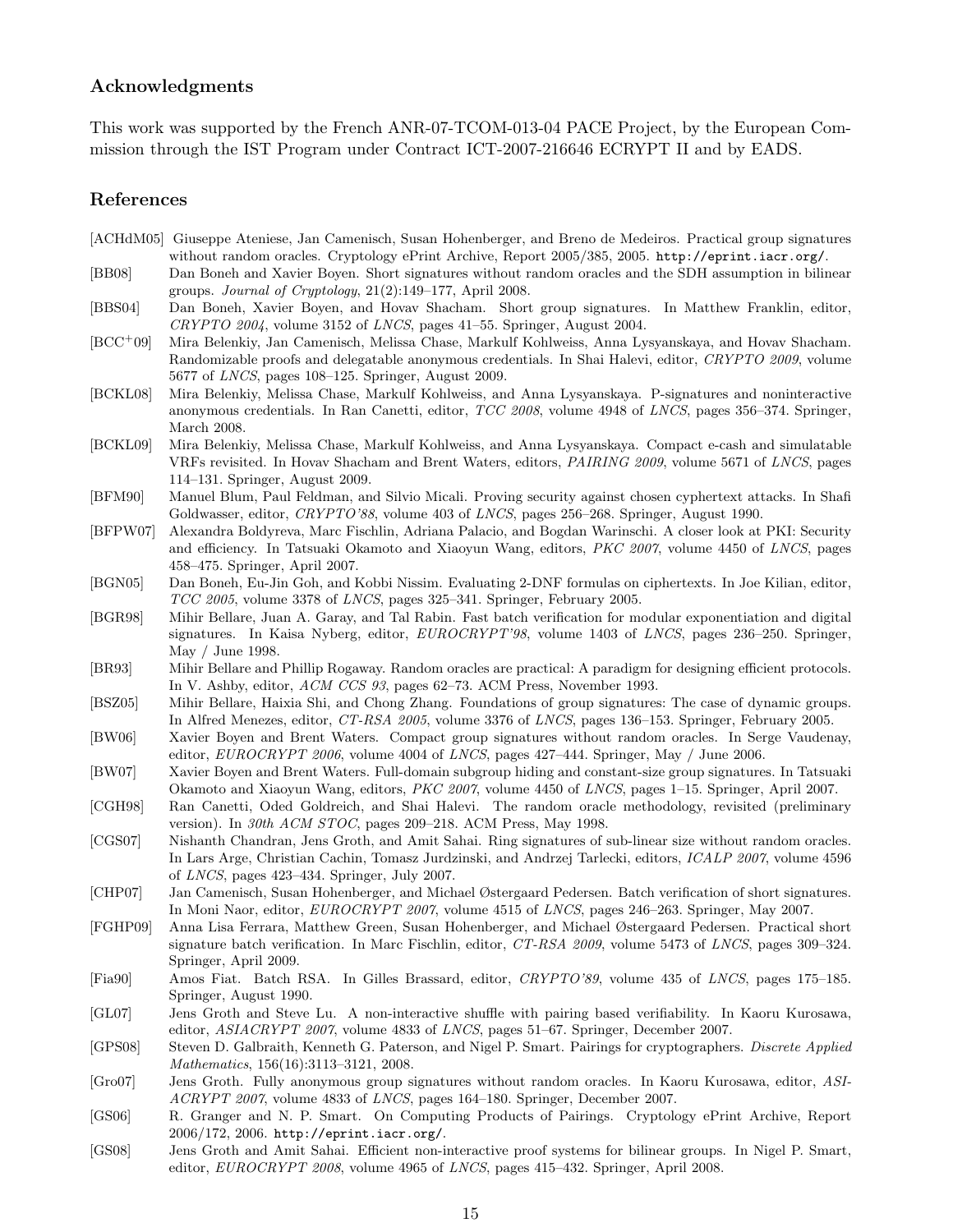- [GSW09] E. Ghadafi, N.P. Smart, and B. Warinschi. Groth–sahai proofs revisited. Cryptology ePrint Archive, Report 2009/599, 2009. http://eprint.iacr.org/.
- [Mat09] Brian J. Matt. Identification of multiple invalid signatures in pairing-based batched signatures. In Stanislaw Jarecki and Gene Tsudik, editors, PKC 2009, volume 5443 of LNCS, pages 337–356. Springer, March 2009.
- [NMVR94] David Naccache, David M'Raïhi, Serge Vaudenay, and Dan Raphaeli. Can D.S.A. be improved? complexity trade-offs with the digital signature standard. In Alfredo De Santis, editor, EUROCRYPT'94, volume 950 of LNCS, pages 77–85. Springer, May 1994.
- [PMPS00] Jaroslaw Pastuszak, Dariusz Michatek, Josef Pieprzyk, and Jennifer Seberry. Identification of bad signatures in batches. In Hideki Imai and Yuliang Zheng, editors, PKC 2000, volume 1751 of LNCS, pages 28–45. Springer, January 2000.

# A Instantiation 1: Subgroup Membership

#### A.1 Description of Groth-Sahai Proof System

For the Subgroup Decision instantiation, the language is over a bilinear group  $(N, \mathbb{G}, \mathbb{G}_T, e, g)$  where  $N = pq$  is a product of two primes and with generator q. The commitment key consists of one element u in G, chosen to either generate G itself or to generate  $\mathbb{G}_q$ , its subgroup of order q. Under the SD assumption, the two choices are indistinguishable.

Let  $X \in \mathbb{G}$  and  $x \in \mathbb{Z}_N$ . We define  $\iota(X) = X$  and  $\iota'(x) = g^x$ . To commit to  $X \in \mathbb{G}$ , one chooses randomness  $r \in \mathbb{Z}_N$  and sets  $\mathbf{c}_X := \iota(X) \cdot u^r$ . To make a commitment to  $x \in \mathbb{Z}_N$ , one chooses  $r \in \mathbb{Z}_p$ and sets  $\mathbf{c}_x := \iota'(x) \cdot u^r$ .

To show satisfiability of a set of equations of the form  $(1')$ ,  $(2')$  or  $(3')$ , one first makes commitments to a satisfying witness (i.e., an assignment to the variables of each equation) and then adds a "proof" per equation. Groth and Sahai describe how to construct these; for all equations, they are a single element in G. The verification relations for the proofs are given in the rest of the section, where we also discuss how to optimize them.

#### A.2 Pairing-Product Equation

A pairing-product equation is of the form  $\langle \vec{A}, \vec{Y} \rangle \cdot \langle \vec{Y}, \vec{Y} \rangle = t_T$ , that is

$$
\prod_{i=1}^{n} e(\mathcal{A}_i, \mathcal{Y}_i) \cdot \prod_{i=1}^{n} \cdot \prod_{j=1}^{n} e(\mathcal{Y}_i, \mathcal{Y}_j)^{\gamma_{ij}} = t_T
$$
\n(9)

Given a vector of commitments  $\mathcal{\bar{D}}$ , a proof  $\phi \in \mathbb{G}$  is verified by the following equation:

$$
\prod_{i=1}^n e(\mathcal{A}_i, \mathcal{D}_i) \prod_{i=1}^n \prod_{j=1}^n e(\mathcal{D}_i, \mathcal{D}_j)^{\gamma_{ij}} = t_T \cdot e(u, \phi)
$$

By applying the different techniques explained in 4, it becomes:

$$
\prod_{i=1}^n e(\mathcal{A}_i, \mathcal{D}_i) \prod_{i=1}^n \prod_{j=1}^n e(\mathcal{D}_i, \mathcal{D}_j)^{\gamma_{ij}} = \prod_{i=1}^n \left( e(\mathcal{D}_i, \mathcal{A}_i) e(\mathcal{D}_i, \prod_{j=1}^n \mathcal{D}_j^{\gamma_{ij}}) \right) \prod_{i=1}^n e(\mathcal{D}_i, \mathcal{A}_i \prod_{j=1}^n \mathcal{D}_j^{\gamma_{ij}}) = t_T e(\mathcal{U}, \phi)
$$

# A.3 Multi-Scalar Multiplication

A multi-scalar multiplication is of the form  $\langle \vec{a}, \vec{y} \rangle \cdot \langle \vec{x}, \vec{B} \rangle \cdot \langle \vec{x}, \vec{\Delta y} \rangle = \mathcal{T}$ . A proof  $\phi \in \mathbb{G}$  is verified by

$$
\prod_{j=1}^n e(g^{a_i}, \mathcal{D}_j) \cdot \prod_{i=1}^m e(\mathcal{C}_i, \mathcal{B}_i) \cdot \prod_{i=1}^m \prod_{j=1}^n e(\mathcal{C}_i, \mathcal{D}_j)^{\gamma_{ij}} = e(g, \mathcal{T})e(u, \phi)
$$

By applying the different techniques to batch computation, we obtain:

$$
e(g,\prod_{j=1}^n \mathcal{D}_j^{a_j}) \cdot \prod_{i=1}^m \left(e(\mathcal{C}_i,\mathcal{B}_i\cdot \prod_{j=1}^n \mathcal{D}_j^{\gamma_{i,j}})\right) = e(g,\mathcal{T})\,e(u,\phi)
$$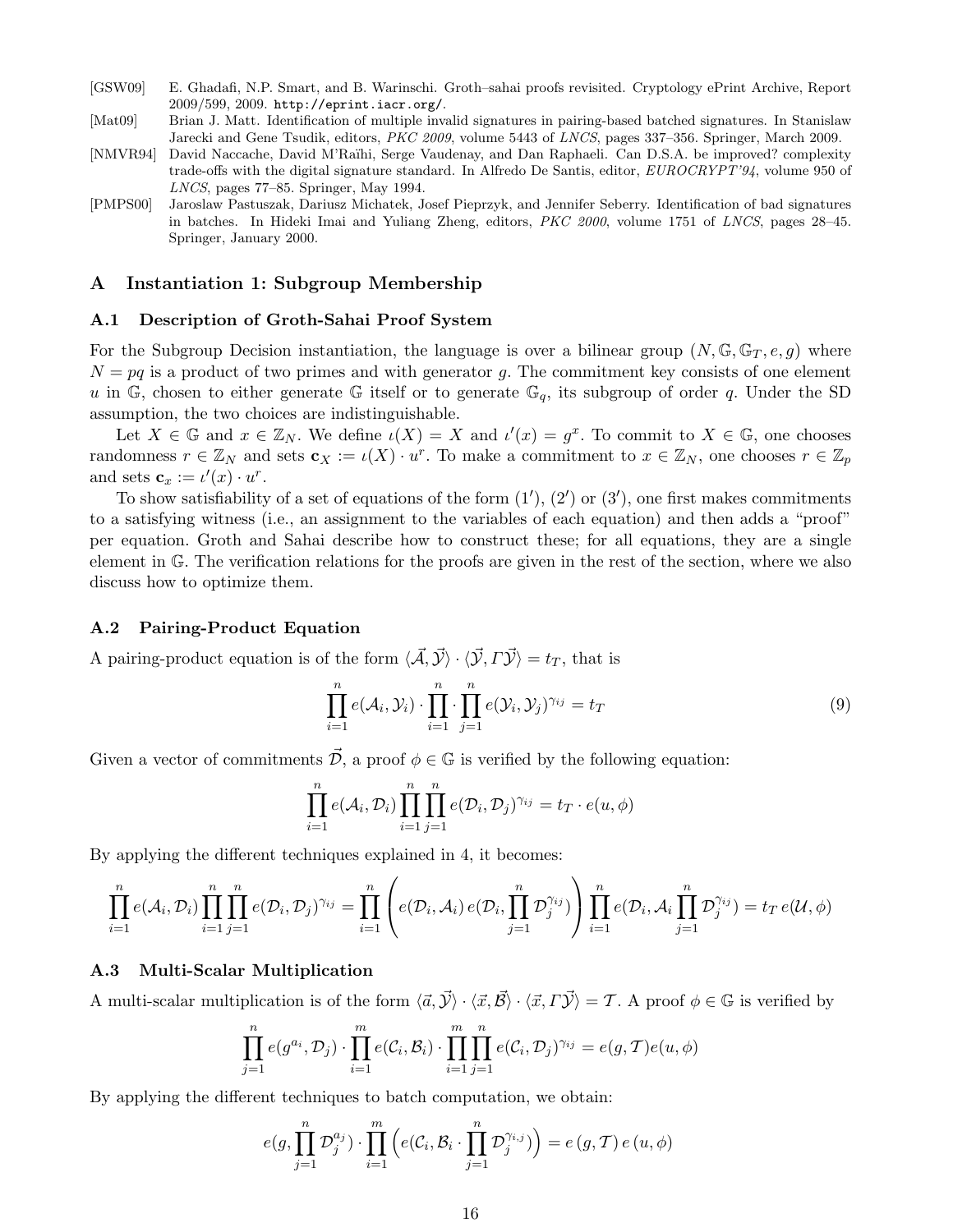# A.4 Quadratic Equation

A quadratic equation is of the form  $\langle \vec{x}, \vec{b} \rangle + \langle \vec{x}, \vec{T} \vec{x} \rangle = t$ . A proof  $\phi \in \mathbb{G}$  is verified by

$$
\prod_{i=1}^{m} e(C_i, g^{b_i}) \cdot \prod_{i=1}^{m} \prod_{j=1}^{m} e(C_i, C_j)^{\gamma_{ij}} = e(g, g)^{t} e(u, \phi)
$$

By applying the different techniques to batch computation:

$$
\prod_{i=1}^m e(\mathcal{C}_i, g^{b_i} \cdot \prod_{j=1}^m \mathcal{C}_j^{\gamma_{ij}}) = e(g, g)^t e(u, \phi)
$$

#### A.5 Batching in Composite Groups

When based on the SXDH or on the DLIN assumption, GS proof systems are instantiated in primeorder bilinear groups. In such groups, the small exponents test result can be trusted as the probability of accepting an invalid input is  $2^{-\ell}$ , with  $\ell$  being the bit length of the random exponents [FGHP09].

However, in the case of the subgroup decision assumption, the setup is a bilinear group of composite order  $N = pq$ . Even though the verification equations for relations consist of a single equation per relation, the small exponent test can be used to verify several relations at once, or to perform a batch verification of the equations for a given relation for several executions of a protocol.

If one wants to verify the validity of multiple Groth-Sahai proofs, it is thus necessary to evaluate how much the small exponent test can be trusted in this setup:

**Theorem 2.** Let  $P\text{Setup}(1^k) \rightarrow (N, g_1, g_2, \mathbb{G}_1, \mathbb{G}_2, \mathbb{G}_T, e)$ , with  $N = pq$  composite. Consider a set of m pairing-based claims, with  $m \in \text{poly}(k)$ , written as  $\prod$  $k_j$ random vector  $\Delta = (\delta_1, \ldots, \delta_m)$  of  $\ell$ -bit elements in  $\mathbb{Z}_n$ , a batch pairing-based verifier which tests the  $e(f_{i_j}, h_{i_j})^{c_{i_j}} = A_j$  in  $\mathbb{G}_T$ , for  $j \in [1, m]$ . For any equation

$$
\prod_{j=1}^{m} \prod_{i=1}^{k_j} e(f_{i_j}, h_{i_j})^{c_{i_j}\delta_j} = \prod_{j=1}^{m} A_j^{\delta_j}
$$

accepts an invalid set of claims with probability at most  $\max(p,q) \cdot 2^{-\ell}$ .

*Proof.* For every j in [1, m], one can write  $A_j = e(g_1, g_2)^{a(j)}$  and  $\prod$  $k_j$ these notations, the batch equation becomes  $\prod_{i=1}^{m} e(g_1, g_2)^{\delta_j(c(j) - a(j))} =$  $e(f_{i_j}, h_{i_j})^{c_{i_j}} = e(g_1, g_2)^{c(j)}$  . With  $j=1$  $e(g_1, g_2)^{\delta_j(c(j)-a(j))} = 1$ .

The batch equation yields a correct verification if and only if  $c(j) - a(j) = 0$  for all j. Suppose now that verification succeeds with  $c(1) - a(1)$  non-zero. Then, we have

$$
\delta_1(c(1) - a(1)) = -\sum_{j=2}^m \delta_j(c(j) - a(j)) \mod n.
$$

If  $c(1) - a(1)$  and n are coprime then  $c(1) - a(1)$  is invertible in  $\mathbb{Z}_n$ , so there exists a single value of  $\delta_1$  that satisfies the equation. Suppose now that  $c(1) - a(1)$  and n are not coprime. This is the case if and only if  $c(1) - a(1)$  is a multiple of p or q. Suppose for instance that  $c(1) - a(1)$  is a multiple of p. Then, the batch equation has a solution if and only if  $-\sum_{n=1}^{m}$  $j=2$  $\delta_j(c(j) - a(j))$  is a multiple of p, in which case p different values of  $\delta_1 = \Delta + \mu q, \mu = 0, \ldots, p-1$  verify the equation.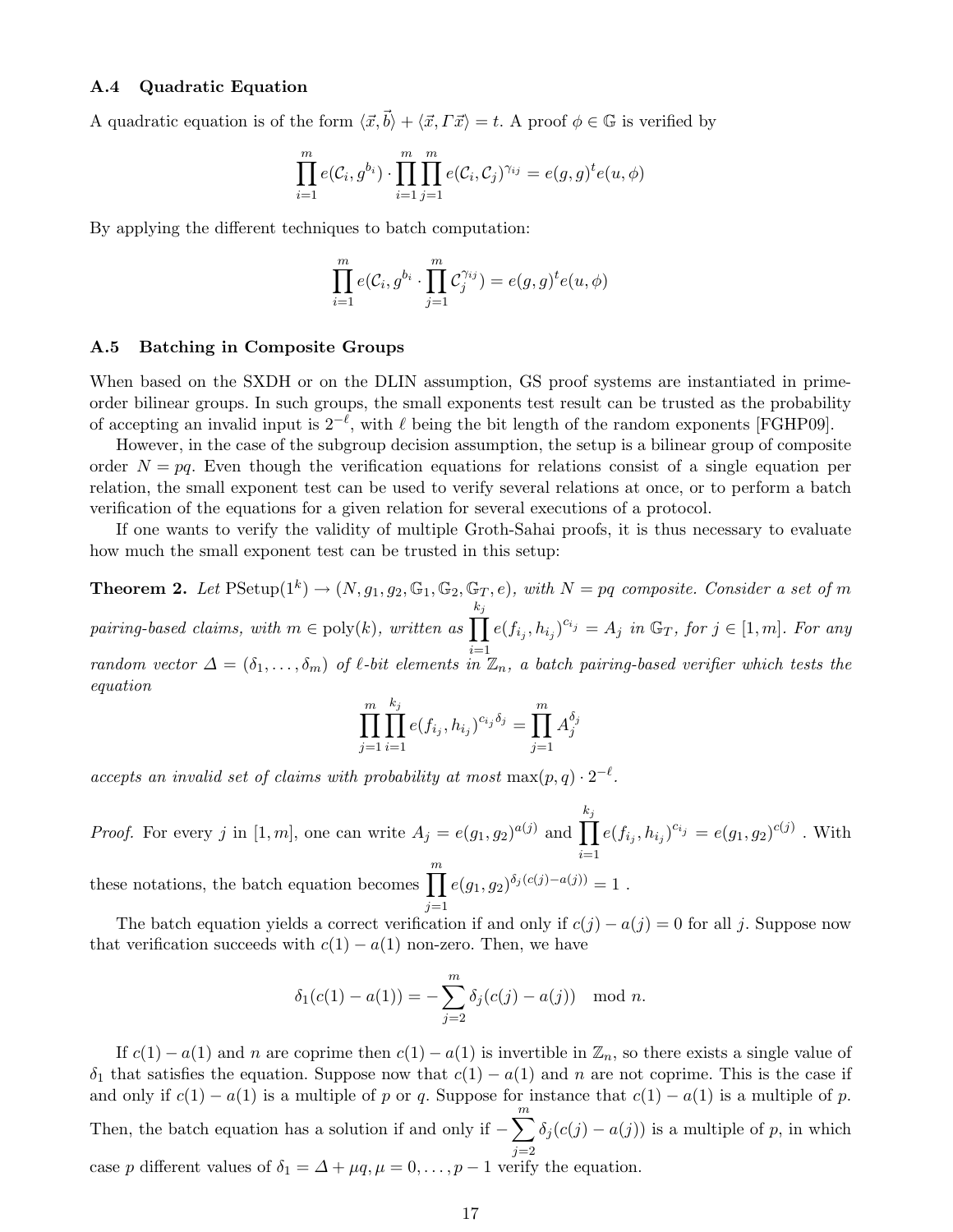Similarly, if  $c(1) - a(1)$  is a multiple of q then either the batch equation has no solution in  $\delta_1$ , or it has q solutions.

Depending on his role and capacities, an adversary may ensure that all the  $c(j) - a(j)$  are multiples of p, with p being the biggest prime factor of n. In this worst case, the probability that the verification succeeds with wrong input is  $P \leq p \cdot 2^{-\ell}$ , which yields the result.

# B Multi-Scalar Multiplication Equation in  $\mathbb{G}_2$

We consider equations of Type (2) in  $\mathbb{G}_2$ . For each such multiplication, the verification of  $(\pi, \vec{\theta}) \in$  $\mathbb{G}_2^{1\times 2}\times \mathbb{G}_1^{2\times 2}$  consists in checking the following:

$$
[\iota'_1(\vec{a}) \bullet \vec{d}] \odot [\vec{c'} \bullet \iota_2(\vec{\mathcal{B}})] \odot [\vec{c'} \bullet \vec{\mathcal{T}} \vec{d}] = \iota_T(\mathcal{T}_2) \odot F(\mathbf{u}_1, \pi) \odot [\vec{\theta} \bullet \vec{v}].
$$

We denote

$$
\vec{a}=(a_j)_{1\leq j\leq n}\in\mathbb{Z}_p^{n\times 1},\quad \vec{\mathbf{c}'}=\left(c'_{i,k}\right)_{\substack{1\leq i\leq m\\ 1\leq k\leq 2}}\in\mathbb{G}_1^{m\times 2},\quad \vec{\mathbf{d}}=(d_{j,k})_{\substack{1\leq j\leq n\\ 1\leq k\leq 2}}\in\mathbb{G}_2^{n\times 2},\quad \vec{\mathcal{B}}=(\mathcal{B}_i)_{1\leq i\leq m}\in\mathbb{G}_2^{m\times 1}
$$

and  $\Gamma = (\gamma_{i,j})_{\substack{1 \leq i \leq m \\ 1 \leq j \leq n}}$  $\in \mathbb{Z}_p^{n \times n}$ . The left hand side is equal to

$$
\left(\prod_{\substack{j=1 \ j\neq i}}^{n} e\left(u_{2,1}^{a_j} \prod_{i=1}^{m} c'_{i,1}^{\gamma_{i,j}}, d_{j,1}\right) \prod_{\substack{i=1 \ i\neq j}}^{m} e(c'_{i,1}, \mathcal{B}_i) \prod_{j=1}^{n} e\left(u_{2,1}^{a_j} c'_{i,1}^{\gamma_{i,j}}, d_{j,2}\right) \prod_{j=1}^{n} e\left(u_{2,2}^{a_j} c'_{i,1}^{\gamma_{i,j}}, d_{j,2}\right) \right)
$$

If we denote  $\pi = (\pi_1, \pi_2), \vec{\theta} = \begin{pmatrix} \theta_{1,1} & \theta_{1,2} \\ \theta_{2,1} & \theta_{2,2} \end{pmatrix}$  $\theta_{2,1}$   $\theta_{2,2}$  $\Big)$ , we have:

$$
\hat{u}_T(T_2) \odot F(\mathbf{u}_1, \pi) \odot [\vec{\theta} \bullet \vec{\mathbf{v}}]
$$
\n
$$
= \begin{pmatrix} e(u_{2,1}, \pi_1) e(\theta_{1,1}, v_{1,1}) e(\theta_{2,1}, v_{2,1}) & e(u_{2,1}, \pi_2) e(\theta_{1,1}, v_{1,2}) e(\theta_{2,1}, v_{2,2}) e(u_{2,1}, T_2) \\ e((u_{2,2}g_1), \pi_1) e(\theta_{1,2}, v_{1,1}) e(\theta_{2,2}, v_{2,1}) & e((u_{2,2}g_1), \pi_2) e(\theta_{1,2}, v_{1,2}) e(\theta_{2,2}, v_{2,2}) e(u_{2,2}g_1, T_2) \end{pmatrix}
$$

and therefore

$$
\left(\prod_{\substack{j=1 \ j=1}}^{n} e\left(u_{2,1}^{a_j} \prod_{i=1}^{m} (c'_{i,1})^{\gamma_{i,j}}, d_{j,1}\right) \prod_{\substack{i=1 \ i=1}}^{m} e(c'_{i,1}, \mathcal{B}_i) \prod_{j=1}^{n} e\left(u_{2,1}^{a_j} c'^{\gamma_{i,j}}_{i,1}, d_{j,2}\right) \right) \n= \left(\begin{array}{c} e(u_{2,1}, \pi_1) e(\theta_{1,1}, v_{1,1}) e(\theta_{2,1}, v_{2,1}) & e(u_{2,1}, \pi_2) e(\theta_{1,1}, v_{1,2}) e(\theta_{2,1}, v_{2,2}) e(u_{2,1}, \pi_2) \end{array}\right) \n= \left(\begin{array}{c} e(u_{2,1}, \pi_1) e(\theta_{1,1}, v_{1,1}) e(\theta_{2,1}, v_{2,1}) & e(u_{2,1}, \pi_2) e(\theta_{1,1}, v_{1,2}) e(\theta_{2,1}, v_{2,2}) e(u_{2,1}, \pi_2) \end{array}\right) \n= \left(\begin{array}{c} e(u_{2,2}, \pi_1) e(\theta_{1,2}, v_{1,1}) e(\theta_{2,2}, v_{2,1}) & e(u_{2,2}, \pi_1) e(\theta_{1,2}, v_{1,2}) e(\theta_{2,2}, v_{2,2}) e(u_{2,2}, \pi_1) \end{array}\right)
$$

Optimizing the verification. By grouping the pairings, the number of pairings on the left-hand side member of the equation is already reduced to  $4n + 2m$  instead of  $8n + 2m$ . Now, by using the batch technique, i.e. multiplying each member by a random value and multiplying all the members, we obtain on the left-hand side

$$
\prod_{i=1}^{m} e\left(c'_{i,1}^{r_{1,2}} c'_{i,2}^{r_{2,2}}, \mathcal{B}_{i}\right) \cdot \prod_{j=1}^{n} e\left(\left(u_{2,1}^{a_{j}} \prod_{i=1}^{m} c'_{i,1}^{r_{i,j}}\right)^{r_{1,1}} \left((u_{2,2}g_{1})^{a_{j}} \prod_{i=1}^{m} c'_{i,2}^{r_{i,j}}\right)^{r_{2,1}}, d'_{j,1}\right) \cdot \prod_{j=1}^{n} e\left(\left(u_{2,1}^{a_{j}} \prod_{i=1}^{m} c'_{i,1}^{r_{i,j}}\right)^{r_{1,2}} \left((u_{2,2}g_{1})^{a_{j}} \prod_{i=1}^{m} c'_{i,2}^{r_{i,j}}\right)^{r_{2,2}}, d'_{j,2}\right)
$$